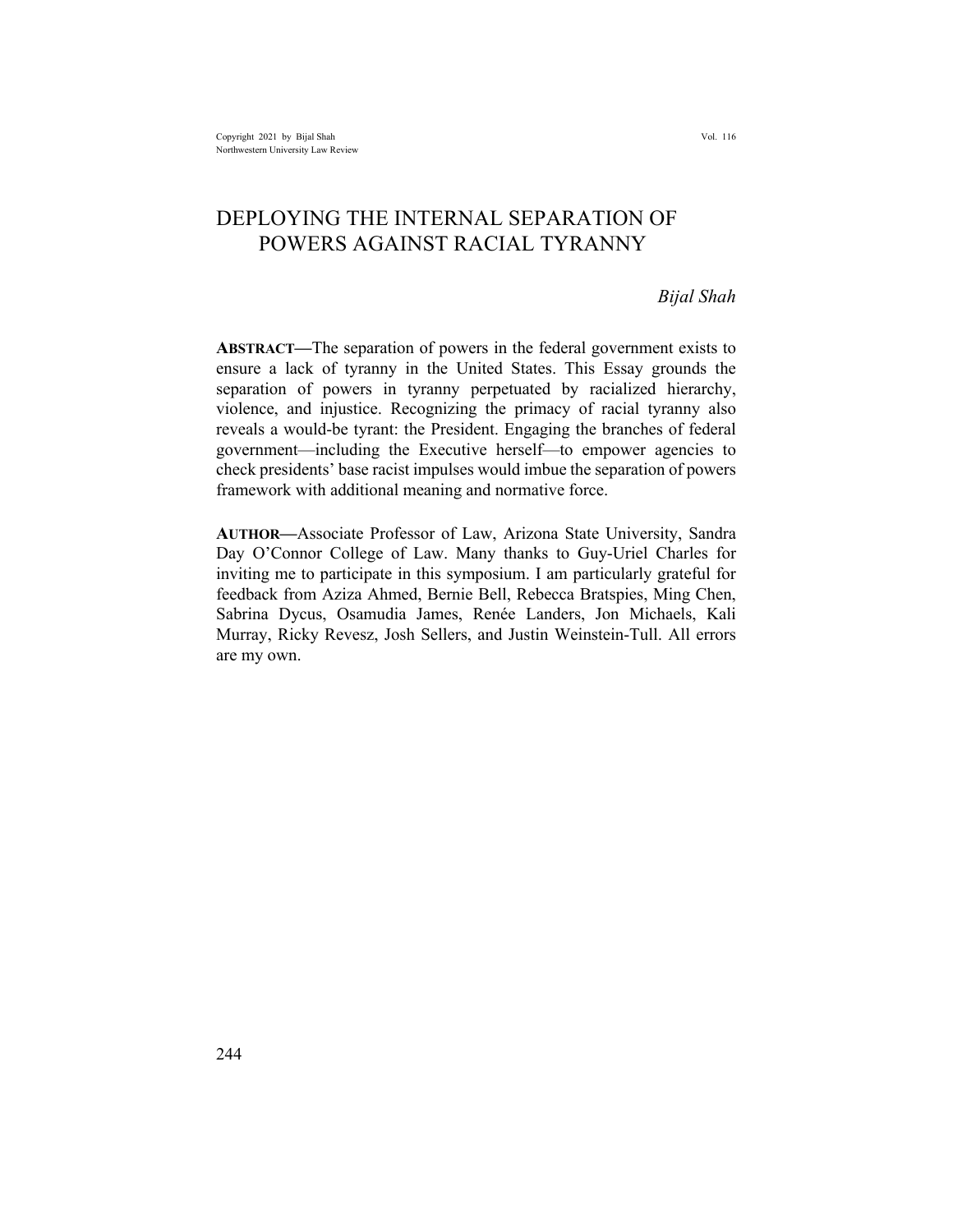#### **INTRODUCTION**

Separation of powers discourse should move beyond its typical engagement with an abstract and undefined concept of tyranny to focus on a real tyranny that both pervaded this country's founding and continues to endure: tyranny borne of racial violence, domination, subjugation, hierarchy, and so on. Only then can there be a meaningful and particularized separation of powers framework—specifically, a division, diffusion, and balance of activity among the branches of government—that is adequately responsive to this manifestation of tyranny. Until then, the conversation will remain bereft of some theoretical mooring and lacking in normative force.<sup>1</sup>

Our nation abides by a separation of governmental powers as a means to stave off tyranny.<sup>2</sup>

From the Founding to the present, the central organizing principle of the structural constitution has been that power must be divided, diffused, or balanced to prevent — as Madison put it, in language that has become a maxim

<sup>1</sup> *See* Daryl J. Levinson, *The Supreme Court 2015 Term—Foreword: Looking for Power in Public Law*, 130 HARV. L. REV. 31, 142 (2016) (noting that the narrow focus of separation of powers law and theory on "equalizing the power of government institutions"—without an effort to identify the power that requires equalizing—lacks normative force). Otherwise, "[t]he danger of tyranny is always present, yet it may develop in forms so insidiously subtle that its recognition will come at a point too late to avoid the ultimate danger." Martin H. Redish & Elizabeth J. Cisar, *"If Angels Were to Govern": The Need for Pragmatic Formalism in Separation of Powers Theory*, 41 DUKE L.J. 449, 505 (1991). "[F]ar from representing a formal separation of law on the one hand and politics and morality on the other, the brand of formalism we advocate is adopted for the very purpose of implementing carefully reasoned political values." *See id.* at 475–76 (arguing for "the use of pragmatic formalism" in regard to the separation of powers).

<sup>&</sup>lt;sup>2</sup> "If the dominant aspiration of constitutionalism is to constrain government, avoid tyranny, and produce desirable public policy, then separation of powers . . . [is] surely [a] mechanism[] of choice in the United States." Jacob E. Gersen, *Unbundled Powers*, 96 VA. L. REV. 301, 302 (2010).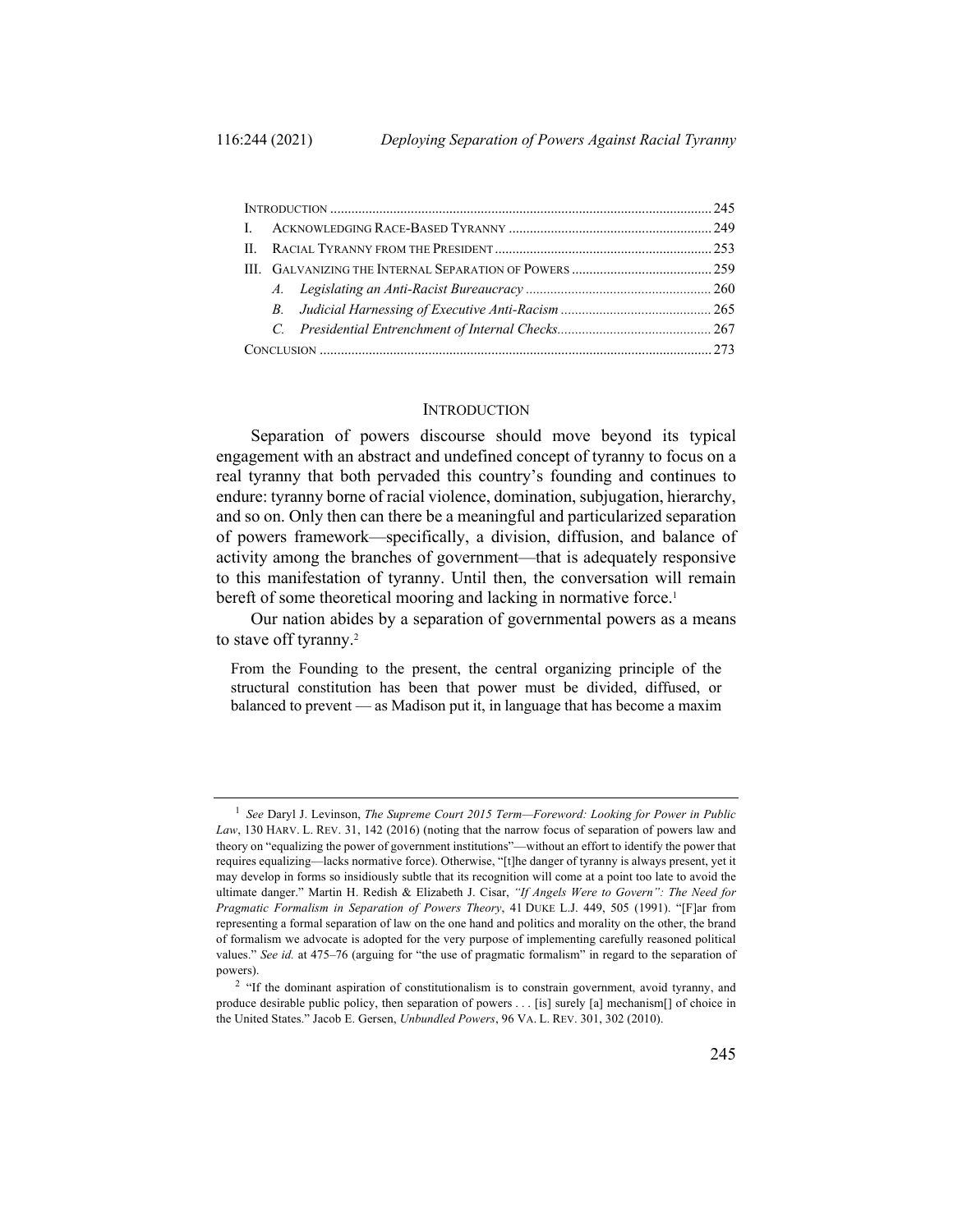of structural constitutional law — the "accumulation of all powers . . . in the same hands," which "may justly be pronounced the very definition of tyranny."<sup>3</sup>

"The eloquent idea that the combination of powers in the same hands is the very definition of tyranny has been repeated by prominent constitutional theorists, including Montesquieu, Blackstone," and others. <sup>4</sup> Tyranny has been understood as the likely result of a concentration of power in either a monarch or other head of state in particular, or perhaps in a political institution.

Madison's understanding of tyranny has been convincingly described as "domination [that] arises when a value is locked in through an institutional arrangement that denies or silences the articulation of other important values."<sup>5</sup> This suggests that structural relationships, including power dynamics among the branches of government, incubate racial supremacy and other values that foster tyranny. And yet, the Supreme Court has long "treated separation of powers as an isolated area of the law, governed by its own glacial dynamic and insulated from the social changes that stimulate development of other constitutional doctrines" <sup>6</sup> —in particular, equal protection law. For their part, scholars of structural constitutionalism also conceive of the separation of powers in both abstract<sup>7</sup> and functionally limited ways.<sup>8</sup> In other words, the separation of powers is an ideal type.<sup>9</sup>

<sup>3</sup> Levinson, *supra* note 1, at 33–34 (alteration in original) (advocating for attention to the mechanisms of power and power-shifting in institutions of public law). "The U.S. Constitution . . . adopts the Madisonian variant on separation of powers: dispersion of government authority, accomplished by allocating the functions of government or, equivalently, types of government power, into three branches . . . whereby one institution can raise the costs of action by another." Gersen, *supra* note 2, at 302.

<sup>4</sup> Gersen, *supra* note 2, at 302 (footnotes omitted).

<sup>5</sup> *See* Aziz Z. Huq & Jon D. Michaels, *The Cycles of Separation-of-Powers Jurisprudence*, 126 YALE L.J. 346, 390 (2016).

<sup>6</sup> Rebecca L. Brown, *Separated Powers and Ordered Liberty*, 139 U. PA. L. REV. 1513, 1514 (1991).

<sup>7</sup> *See* John F. Manning, *Separation of Powers as Ordinary Interpretation*, 124 HARV. L. REV. 1939, 1944 (2011) (arguing that "contrary to these understandings of functionalism and formalism, the Constitution adopts *no freestanding principle of separation of powers*").

<sup>8</sup> *See* Huq & Michaels, *supra* note 5, at 349–51 (arguing that the common view that "the Court seems unmoored and unprincipled when it translates the separation of powers into legal doctrine" overlooks how the judiciary might "promote institutional contestation over conflicting normative values, encouraging salutary forms of confrontation, compromise, and cooperation within judicially imposed boundaries").

<sup>9</sup> The ideal type "exhibits a 'conceptual purity' rarely found in reality." Daphna Renan, *The Law Presidents Make*, 103 VA. L. REV. 805, 814 n.22 (2017); *see also* Amnon Reichman, *The Dimensions of Law: Judicial Craft, Its Public Perception, and the Role of the Scholar*, 95 CALIF. L. REV. 1619, 1632 (2007) (noting the tension between "'ideal types' and 'best ways' of practicing" in the law (footnote omitted)). Structural constitutionalism rests on an ideal conception of the separation of powers. *See* M. J. C. VILE, CONSTITUTIONALISM AND THE SEPARATION OF POWERS 184 (1967) (drawing on the Weberian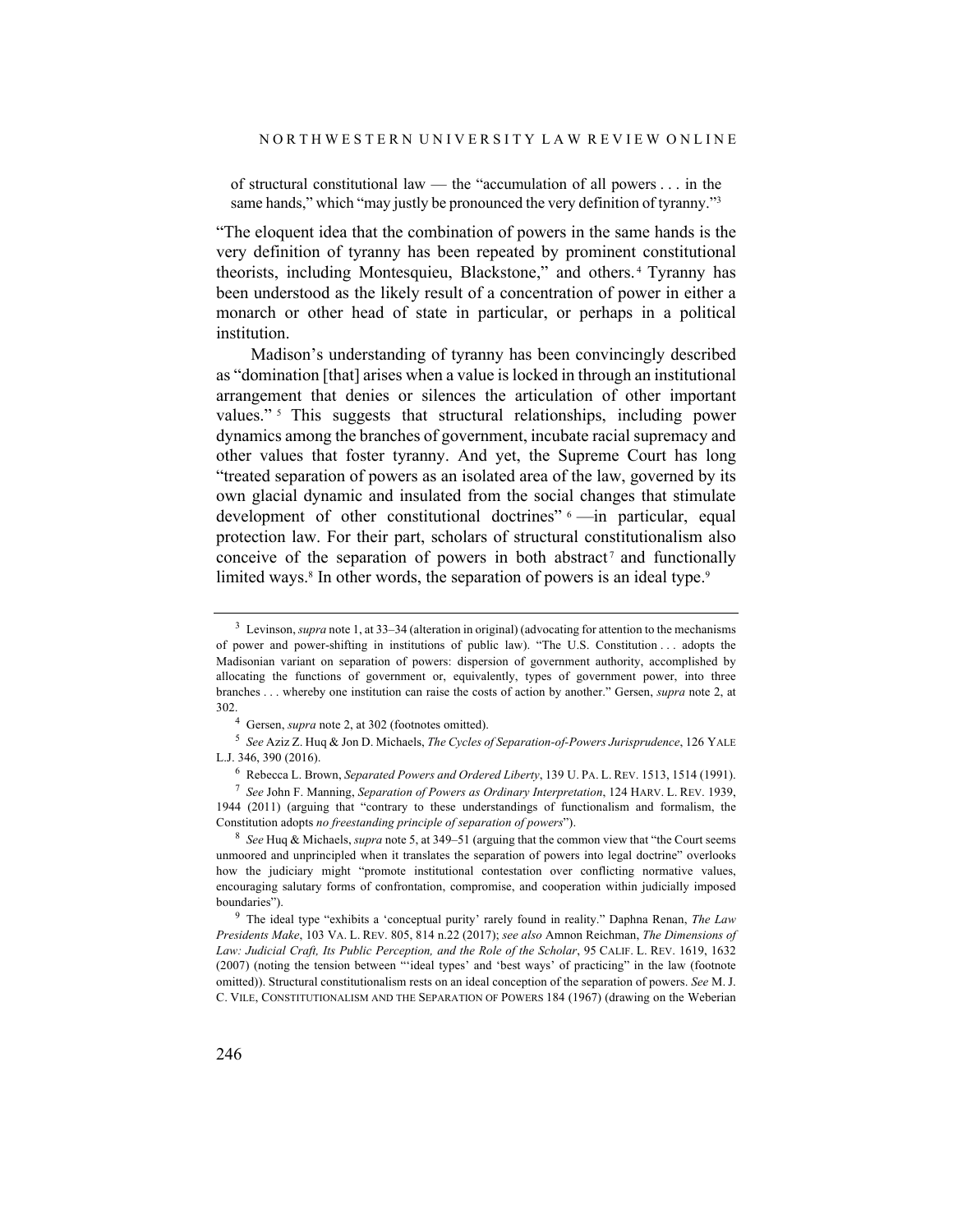It stands to reason that if the prevalent separation of powers framework is generalized, it proscribes the governmental perpetuation of, at best, a nonspecific concept of tyranny. Indeed, Professor Daryl Levinson, troubled by the indeterminacy of tyranny, advocates for greater attention to how societal groups wield power through the government.<sup>10</sup> While Professor Levinson gets us closer to the beneficiaries of tyranny who draw on the government for their own purposes, he does not identify a tyranny specific enough to transform the idealized separation of powers framework into a functioning safeguard. Put another way, Professor Levinson, like the canon he criticizes, fails to take a stand as to which tyrannies are most threatening and how those manifest, preferring instead to remain "relatively detached from actual problems of power — contemporary or historical."<sup>11</sup>

This Essay, written for a symposium on "Reckoning and Reformation: Reflections and Legal Reponses to Racial Subordination and Structural Marginalization," suggests that unjust racial dynamics perpetuated by the government indicate the existence and persistence of race-based tyranny as a descriptive matter. In doing so, it takes a small step toward developing a critical theory of the separation of powers<sup>12</sup> and builds on recent scholarship

concept of ideal types—class, status, and power—to identify the prototype for the ideal separation of powers where the three branches work in perfect equilibrium); *see also* Neil H. Buchanan & Michael C. Dorf, *A Tale of Two Formalisms: How Law and Economics Mirrors Originalism and Textualism*, 106 CORNELL L. REV. 591, 597 (2021) (arguing that formalism "purport[s] to be positive rather than normative, objective, and apolitical, but both are in fact highly under-determined and thus open to manipulation in a way that makes them normative, subjective, and ideologically value-laden"); Edward Rubin, *It's Time to Make the Administrative Procedure Act Administrative*, 89 CORNELL L. REV. 95, 148 (2003) ("According to [Max] Weber, instrumental rationality is the dominant principle of modern bureaucratic government.").

<sup>&</sup>lt;sup>10</sup> "It is one thing to ensure that power is divided between the President and Congress," but "[i]t is quite another to ensure that power is divided between Democrats and Republicans, the rich and the poor, or racial or religious majorities and minorities, or to prevent one such group from tyrannizing the other." Levinson, *supra* note 1, at 36; *see also* C. F. Abel & Arthur Sementelli, *Power, Emancipation and the Administrative State*, 24 ADMIN. THEORY & PRAXIS 253, 274 (2002) (noting the importance of "[u]nderstanding 'power' as only a society-wide phenomenon not attributable to any individual, as totally negative, and as totalizing in impact when exercised through public institutions").

<sup>11</sup> Kate Andrias, *Confronting Power in Public Law*, 130 HARV. L. REV. F. 1, 2 (2016) (arguing that Levinson's ambition is not "to provide an account of how inegalitarian distributions of power affect ordinary people, nor to mine past or current political struggles to redistribute power. Rather, Levinson ultimately seeks to show that, in the abstract, '*every* law and policy . . . potentially serves to redistribute political power.'" (alteration in original) (quoting Levinson, *supra* note 1, at 138).

<sup>12</sup> *See generally* Bijal Shah, *Toward a Critical Theory of Administrative Law*, YALE J. ON REGUL.: NOTICE & COMMENT (July 30, 2020), https://www.yalejreg.com/nc/toward-a-critical-theory-ofadministrative-law-by-bijal-shah [https://perma.cc/BF6H-GB78] (calling for more critical work in administrative and structural constitutional law including examination of administrative contribution to "subordination and marginalization" in the separation of powers framework); Levinson, *supra* note 1, at 40 (arguing that structural constitutional analysis of power "is not only dubious in accuracy but also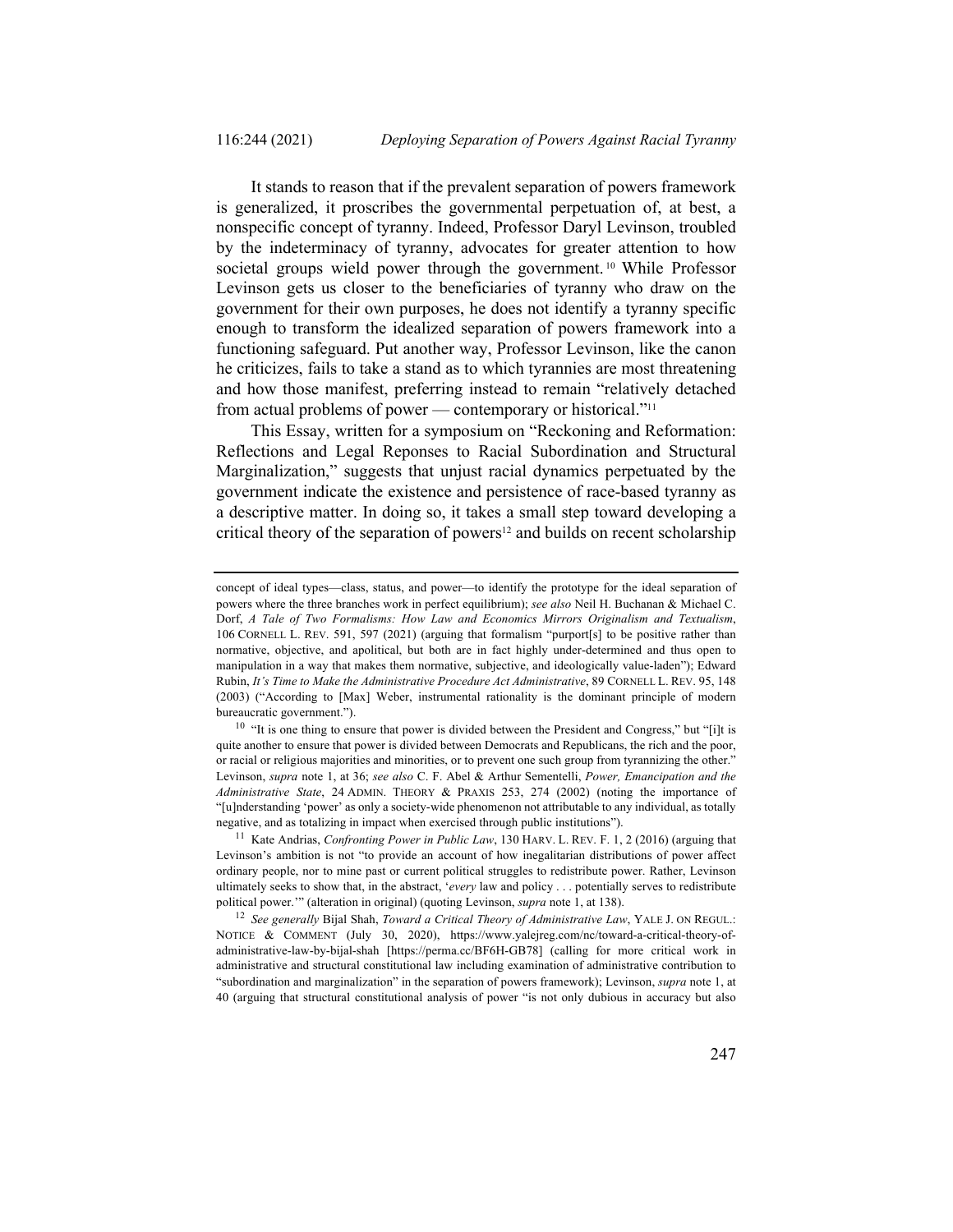by Professor Richard Revesz <sup>13</sup> and others that have considered the distributional consequences of regulation.14 Moreover, this Essay notes that an unconstrained Executive (who some Founders feared as a primary source—and who arguably poses the greatest modern threat—of tyranny) has exacerbated the racialized power structure that plagues our country today.

The logical corollary of this idea is a reconceptualization of separation of powers jurisprudence in a way that corrects for this tyranny and promotes racial justice. This Essay, however, does not offer a complete blueprint for what that constitutional doctrine might look like, as that project is outside the limited scope of this piece (although the author is pursuing this work). Rather, it focuses on a solution that draws from the new, internal separation of powers framework developed by Professor Jon Michaels and others in which agents check the president from within the executive branch.<sup>15</sup>

<sup>15</sup> *See* Blake Emerson & Jon D. Michaels, *Abandoning Presidential Administration: A Civic Governance Agenda to Promote Democratic Equality and Guard Against Creeping Authoritarianism*, 68 UCLA L. REV. DISCOURSE 418, 422 (2021) (explaining that "[c]ivic administration calls on the president to . . . redistribute authority centrifugally"); Jon D. Michaels, *Of Constitutional Custodians and Regulatory Rivals: An Account of the Old and New Separation of Powers*, 91 N.Y.U. L. REV. 227, 227– 28, 290 (2016) (characterizing "the administrative sphere as a legitimate, largely self-regulating ecosystem," recognizing "the capacity of three rivals—politically appointed agency heads, politically insulated civil servants, and members of the public—to internally police the administrative process," and recasting "judges, presidents, and legislators as custodians of the administrative arena tasked with

superstructural in import. When the analysis is fully carried through, it reveals that the distribution of power at the structural level seldom bears any systematic relation to the distribution of power at the level of interests.").

<sup>13</sup> *See* Richard L. Revesz, *Regulation and Distribution*, 93 N.Y.U. L. REV. 1489, 1490–92 (2018) (challenging the "dominant academic view with respect to regulatory policy [which] holds that individual regulations should not concern themselves with questions of distribution" for both "political" and "conceptual" reasons).

<sup>14</sup> *See, e.g.*, CHARLES F. ABEL & ARTHUR J. SEMENTELLI, JUSTICE AND PUBLIC ADMINISTRATION 101 (2007) (suggesting that the conception of justice can make a true impact by "considering the complexities of [justice] rather than simply trying to drive them into hackneyed categories grounded exclusively in a moral ideology, a single philosophy, or politics or economics"); Jedediah Britton-Purdy, David Singh Grewal, Amy Kapczynski & K. Sabeel Rahman, *Building a Law-and-Political-Economy Framework: Beyond the Twentieth-Century Synthesis*, 129 YALE L.J. 1784, 1784 (2020) (seeking to "amplify and catalyze scholarship and pedagogy that place themes of power, equality, and democracy at the center of legal scholarship"); Amna A. Akbar, *Demands for a Democratic Political Economy*, 134 HARV. L. REV. F. 90, 98 (2020) (noting that "demands for redistribution reflect the deepening of anticapitalist and antiracist critique in many of today's movements and a shift in thinking about the nature of reform that creates greater self-determination for poor, working-class, Black, and brown people — and a more just and sustainable future for us all"); Richard M. Re, *"Equal Right to the Poor*,*"* 84 U. CHI. L. REV. 1149, 1153–54 (2017) (arguing that equal rights principles should further substantive economic equality); Andre L. Smith, *Race, Law, and the Free Market: A Critical Law and Economics Conception of Racism as Asymmetrical Market Failure*, 4 GEO. J.L. & MOD. CRITICAL RACE PERSP. 39, 41 (2012) (arguing that "the government has a responsibility to ameliorate asymmetrical imperfections in the market relating to race").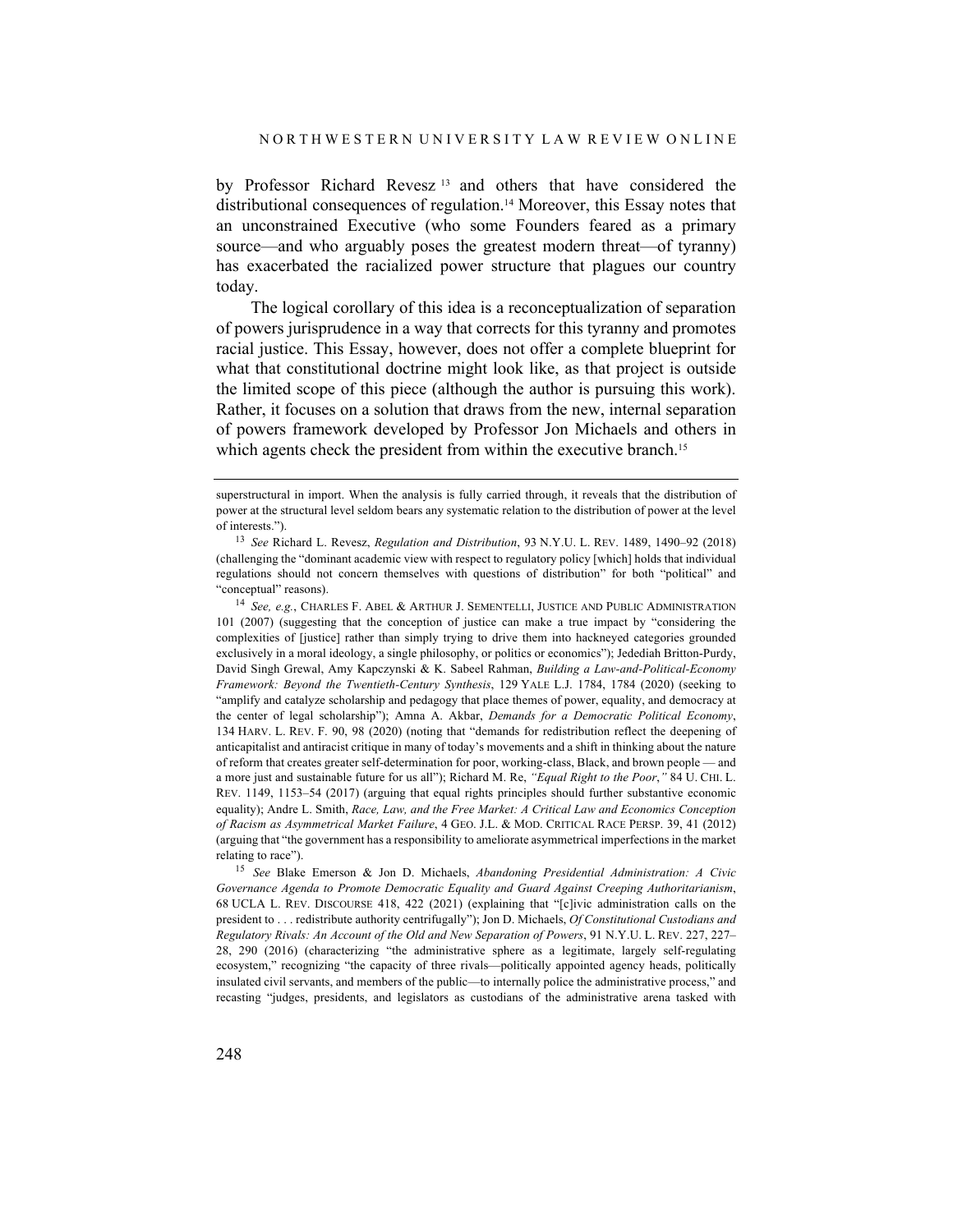More specifically, in order to foster "a paradigm that looks . . . toward power," which allows conversation about "minority rule as a natural and integral aspect of our democracy"16—or at least one that better "mediates between the ideal and the real"<sup>17</sup>—this Essay moves beyond political interest in progressive policy as the primary driver of governmental anti-racism efforts to offer suggestions for how each constitutional branch might engage its authority at the highest levels to *empower agencies* to reduce and prevent the Executive's perpetuation of race-based tyranny. Each prescription offers new avenues for each branch of government to reinforce the role of the bureaucracy in constraining tyrannical Executive's behavior. These include the legislature arming the agencies against presidential influence through more sweeping legislation, the judiciary drawing on robust statutory and constitutional interpretation to hold agencies accountable to statutory norms in the face of presidential pressure, and the President herself employing directive and detailed initiatives that markedly and durably change the inner workings of agencies in order to better constrain efforts by future presidents to engage in racial tyranny. Note that this approach is based in a functional understanding of the separation of powers that empowers the branches to govern across varying administrative and regulatory domains.18

#### I. ACKNOWLEDGING RACE-BASED TYRANNY

The separation of powers literature's focus on tyranny in the abstract ignores the government-fostered racialized dominance that manifests tyranny. As Professor Walter Stafford put it, "Globally and domestically, one of the major challenges of the next century is to reconceptualize the relationships of the dominant states and groups, who have shared the wealth of the twentieth century, with peoples of color, who by almost any standards have endured long and continuous suffering." <sup>19</sup> Professor Stafford's exhortation speaks to tyranny based in the racialized hierarchy, injustice, and

preserving a well-functioning, rivalrous administrative separation of powers"); Neal Kumar Katyal, *Internal Separation of Powers: Checking Today's Most Dangerous Branch from Within*, 115 YALE L.J. 2314, 2317 (2006) (arguing that bureaucracy is a critical check on executive power).

<sup>16</sup> Maggie Blackhawk, *Federal Indian Law as Paradigm Within Public Law*, 132 HARV. L. REV. 1787, 1799 (2019); *see also* Shah, *supra* note 12.

<sup>17</sup> Paul Gewirtz, *Remedies and Resistance*, 92 YALE L.J. 585, 587 (1983).

<sup>18</sup> *See* Gersen, *supra* note 2, at 303 ("In the United States, government functions are separated, but the functional authority of each branch includes the power to act over all policy domains . . . ."). *See generally* Huq & Michaels, *supra* note 5 (articulating a functionalist vision of separation of powers jurisprudence).

<sup>19</sup> Walter W. Stafford, *Bringing Historically Marginalized Groups of Color into the Study of the Administrative State*, 5 J. PUB. AFFS. EDUC. 327, 327–28 (1999).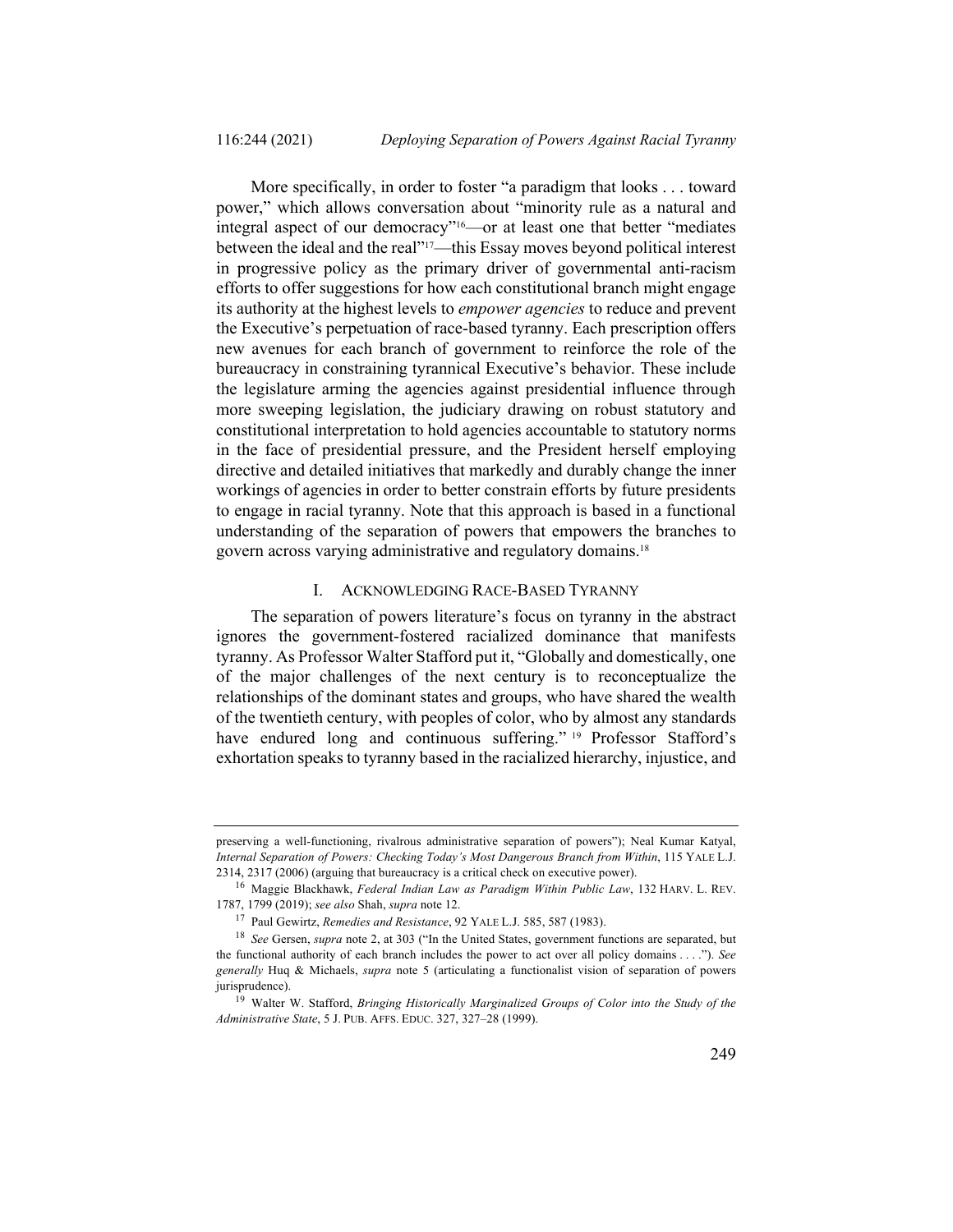violence that has plagued the United States from its inception through today.20

Discussions of tyranny have long avulsed it of its racial dimensions. At worst, the danger of tyranny was understood to be exclusive to white people. Indeed, the Framers, so fearful of a tyrannical monarch, nonetheless supported slavery and other forms of racial tyranny.<sup>21</sup> At best, the specifics of racial injustice are considered to be peripheral to the debate's dominant stakes<sup>22</sup> and rendered a matter to be confronted by Congress and political actors as a matter of democratic policymaking alone.23 This is not dissimilar to ways in which other subfields of law—traditionally oriented toward utilitarianism and efficiency—have long ignored concerns of justice and analyses of race-based power.24 More generally, the separation of powers has also privileged government inactivity, which limits modern, representative government from stepping in to lessen private forms of racial subordination.

<sup>22</sup> *See* Britton-Purdy et al., *supra* note 14, at 1791 (noting that the prevailing "vision of constitutional . . . liberty . . . enshrines structural inequality and economic power" instead of addressing "problems of distribution and power").

<sup>23</sup> *See* John F. Manning, *The Supreme Court 2013 Term—Foreword: The Means of Constitutional Power*, 128 HARV. L. REV. 1, 5–6 (2014) (arguing that constitutional law should not recognize freestanding principles of separation of powers or federalism but should simply enforce the textually specified rules and otherwise defer to congressionally determined arrangements); *see also* sources cited *infra* note 87 and accompanying text (canvassing arguments that assert that the proper origin of anti-racist policies is in the legislature). *But see* Redish & Cisar, *supra* note 1, at 475 ("[F]ar from representing a formal separation of law on the one hand and politics and morality on the other, the brand of formalism we advocate is adopted for the very purpose of implementing carefully reasoned political values."). In addition, a primary mode of constitutional interpretation employed by separation of powers scholars, originalism, has racist origins. *Cf.* Calvin TerBeek, "*Clocks Must Always Be Turned Back":* Brown v. Board of Education *and the Racial Origins of Constitutional Originalism*, 115 AM. POL. SCI. REV. 821, 822 (2021). Indeed, if courts can be convinced of the fact that originalists gloss over the tyrannical basis of this mode of constitutional interpretation, this might render them more willing to expand anti-racist constitutional jurisprudence. As Professor Jeffrey Pojanowski has asked, "[T]he question for originalists remains whether meaningful separation of powers is possible in our polity today." Jeffrey A. Pojanowski, *Reconstructing an Administrative Republic*, 116 MICH. L. REV. 959, 978 (2018) (reviewing JON D. MICHAELS, CONSTITUTIONAL COUP: PRIVATIZATION'S THREAT TO THE AMERICAN REPUBLIC (2017)).

<sup>24</sup> *See generally* Matthew D. Adler, *Theory of Prioritarianism*, *in* PRIORITARIANISM IN PRACTICE (Matthew D. Adler & Ole Norheim eds., forthcoming 2022), https://web.law.duke.edu/sites/default/files/ centers/clepp/theory of prioritarianism ssrn posting.pdf [https://perma.cc/4G4F-HGZ9] (advocating for "prioritarianism"—a refinement to utilitarianism that gives extra weight ("priority") to the worse off); ABEL & SEMENTELLI, *supra* note 14 (advocating a focus on justice over other traditions of legal analysis); Britton-Purdy et al., *supra* note 14 (prioritizing issues of power and equality over the conventional fetishization of law and economics).

<sup>20</sup> *See generally* Desmond S. King & Rogers M. Smith, *Racial Orders in American Political Development*, 99 AM. POL. SCI. REV. 75 (2005) (arguing that American political science deals inadequately with "racial orders").

<sup>&</sup>lt;sup>21</sup> Examples of popular work exploring this topic include NELL IRVIN PAINTER, THE HISTORY OF WHITE PEOPLE 104–32 (2010) and IBRAM X. KENDI, STAMPED FROM THE BEGINNING: THE DEFINITIVE HISTORY OF RACIST IDEAS IN AMERICA 79–161 (2016), both of which observe the racist views and motivations of Thomas Jefferson and other Founders.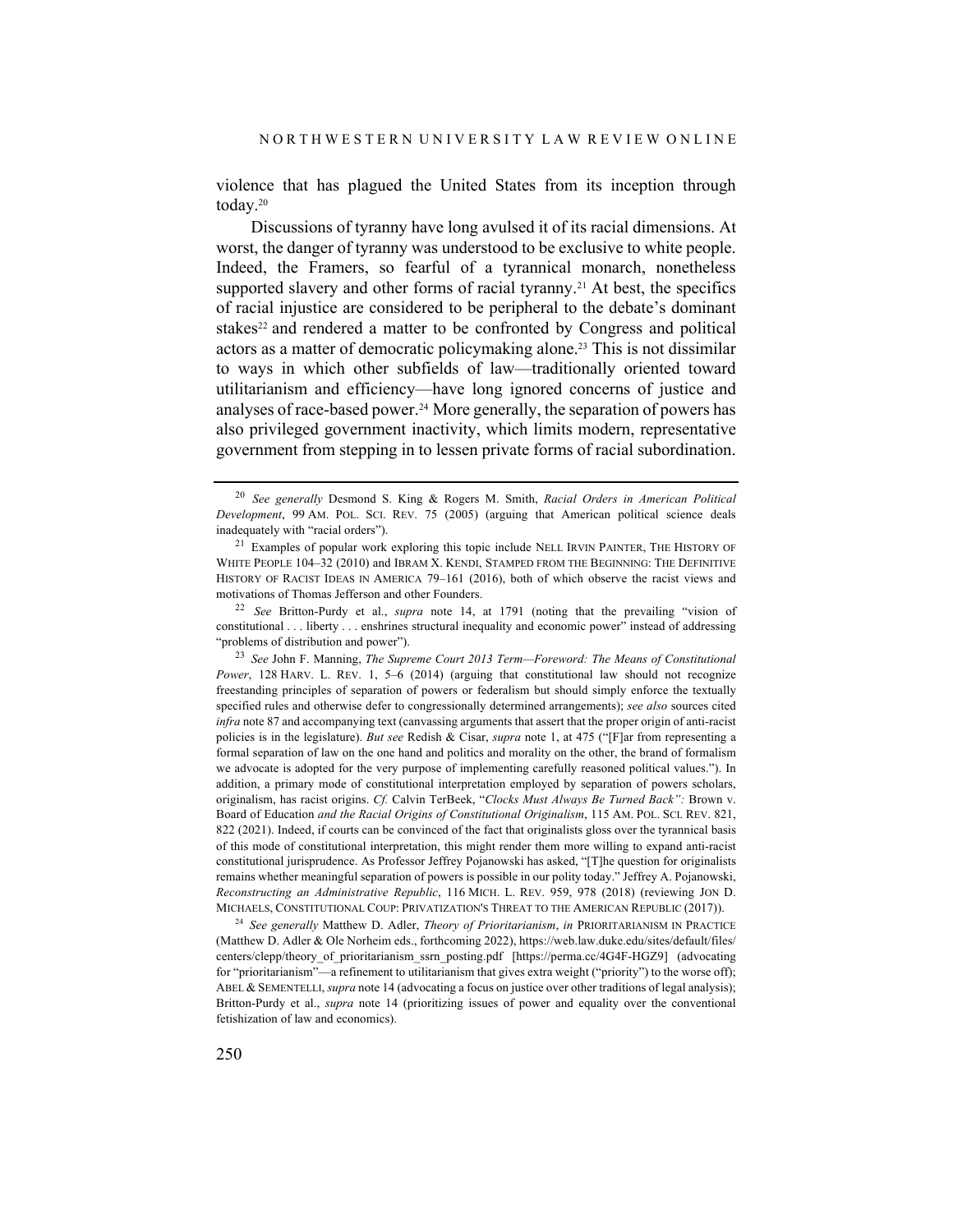That the separation of powers canon has neglected to engage in justice studies may be either a cause or an effect of the fact that it is disconnected from equal protection doctrine. And yet, as Professor Rebecca Brown implies, the separation of powers is properly understood as a doctrine designed to protect the rights of individuals. <sup>25</sup> Professor Martin Redish responds that Professor Brown has conflated the interests of individual rights with the obligations of the branches of government under the separation of powers paradigm, which, as noted, is a separate arena of constitutionality.26 But this criticism overlooks the fact that the same sordid U.S. history and dynamics that have given way to individual-rights jurisprudence also materialize into tyranny. More broadly, the assumption that the divide between the separation of powers and equal protection is justified on its own terms, simply because these fields happened to develop along distinct paths, lacks a critical dimension.

Instead, it is worth entertaining the idea that specific contexts and value judgments forced a separation between these two fields of constitutional studies. And in so doing, scholars might acknowledge certain similarities in the origin or facets of both. Put simply, the problems of racial subordination, subjugation, and violence undergird both. Therefore, when Professor Brown suggests that if "government action is challenged on separation-of-powers grounds, the Court should consider the potential effect of the arrangement on individual due-process interests,"27 she is implying that the separation of powers framework be deployed to ameliorate the racial dynamics that give rise to individual-rights violations because those same forces also constitute tyranny.

Certainly, the oppression of minorities (in particular, the Black community) is foundational to the canon of constitutional individual and civil rights.28 Moreover, racialized harm undergirds and pervades both the existence of the federal government and the various dimensions of tyranny that concern separation of powers scholars. As to the former, America "was 'founded' on an ideal that all men were created equal, while putting policies and practices in place to eradicate the existence of an Indigenous population

<sup>25</sup> Brown, *supra* note 6, at 1515–16 ("[T]he Madisonian goal of avoiding tyranny through the preservation of separated powers should inform the Supreme Court's analysis in cases raising constitutional issues.").

<sup>26</sup> *See* Redish & Cisar, *supra* note 1, at 504–05.

<sup>27</sup> *See* Brown, *supra* note 6, at 1516.

<sup>28</sup> *See* J.M. Balkin & Sanford Levinson, *The Canons of Constitutional Law*, 111 HARV. L. REV. 963, 994 (1998); *see also* Blackhawk, *supra* note 16, at 1791, 1792 n.7 (citing to literature and cases that situate "the Commerce Clause, substantive due process, the Eighth Amendment, the First Amendment, equal protection, fundamental rights, . . . and justiciability," among others, in "the context of slavery or Jim Crow segregation").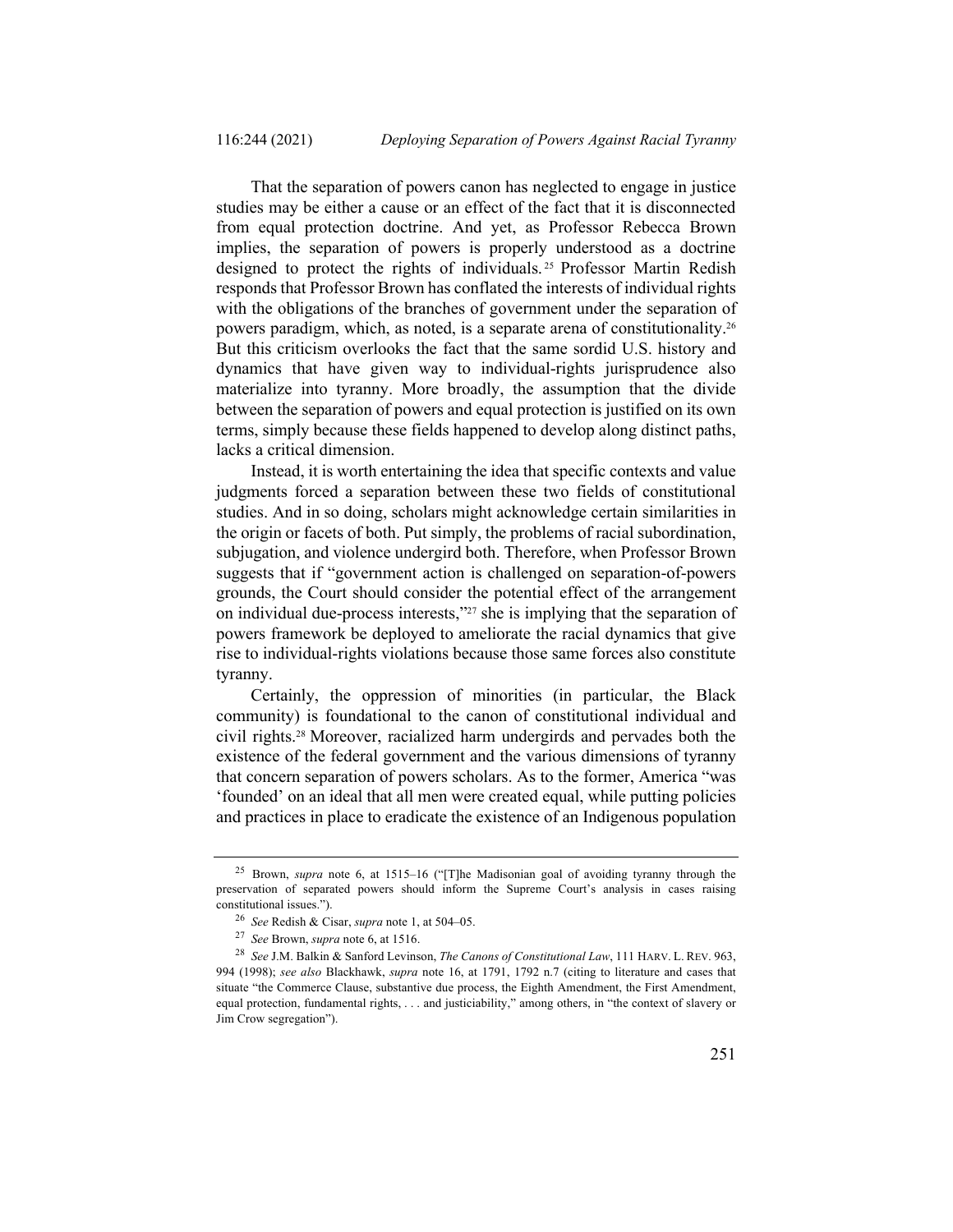and perpetuate the transgenerational enslavement of persons of African descent."29 As Professor Maggie Blackhawk notes, "It was in the context of its engagement with Native peoples that the United States built and solidified its separation of powers between the branches of the national government."30

As to the latter, the tyranny driving separation of powers discourse has been understood in several ways, all of which manifest in racialized dynamics. Some of the most prominent understandings of tyranny include tyranny of the majority, tyranny as it impacts the functioning of democracy, and tyranny originating in the government focused predominantly on the potential for authoritarian or monarchical rule. Regarding the tyranny of the majority, a white majority (as defined by legal majority, majority by percentage of population, and majority in the electoral college, to name a few) holds longstanding and continuing command over communities of racial minorities both on an individualized and structural basis. <sup>31</sup> As to tyranny as it impacts the functioning of democracy,<sup>32</sup> scholars of the Fourth

<sup>29</sup> Brian N. Williams & Carmen Williams, *The Past and Present of Racism in the Administrative State*, REGUL. REV. (Oct. 29, 2020), https://www.theregreview.org/2020/10/29/williams-williams-pastpresent-racism-administrative-state [https://perma.cc/AM38-CJWE] (advocating for a race-focused "theory of regulatory agencies as protectors of the public"); *see also* Charles M. Blow, *Is America a Racist Country?*, N.Y. TIMES (May 2, 2021), https://www.nytimes.com/2021/05/02/opinion/americaracism.html [https://perma.cc/7F7P-R3HB] (stating that "there is no question that the country was founded by racists and white supremacists, and that much of the early wealth of this country was built on the backs of enslaved Africans" and that "much of the early expansion came at the expense of the massacre of the land's Indigenous people and broken treaties with them").

<sup>30</sup> Blackhawk, *supra* note 16, at 1816; *see also id.* at 1799 ("The paradigm of federal Indian law offers . . . lessons on which branch is best suited to protect against majority tyranny.").

<sup>&</sup>lt;sup>31</sup> Black, Latine, and poor communities, as well as women, are relatively powerless at the federal level compared with white people, men, and the wealthy, based on the understanding that a group is powerless if its policy choices are less likely to be enacted. *See* Eleanor Brown & June Carbone, *Race, Property, and Citizenship*, 116 NW. L. REV. ONLINE 120, 122 (2021) (arguing that "[t]his legacy [of the racial wealth gap] continues to this day—not just as a product of the continuing consequences of slavery, but also as a cause and consequence of the lack of political clout granted to African-Americans"); Nicholas O. Stephanopoulos, *Political Powerlessness*, 90 N.Y.U. L. REV. 1527, 1529 (2015) (arguing that suspect classes in equal protection law are based on an indeterminate concept of political powerlessness); Alexander Tsesis, *Maxim Constitutionalism: Liberal Equality for the Common Good*, 91 TEX. L. REV. 1609, 1611 (2013) ("While Congress is directly elected by the people to represent their interests, the Constitution's internal structure—particularly the separation of governmental functions creates checks on lawmakers and their constituents that are meant to prevent tyrannical majorities from running roughshod over the rights of minorities.").

<sup>32</sup> *See* K. Sabeel Rahman, *(Re)Constructing Democracy in Crisis*, 65 UCLA L. REV. 1552, 1555–56 (2018) (discussing "systemic and chronic ways in which current political and institutional dynamics make genuine democratic equality and participation impossible for many constituencies").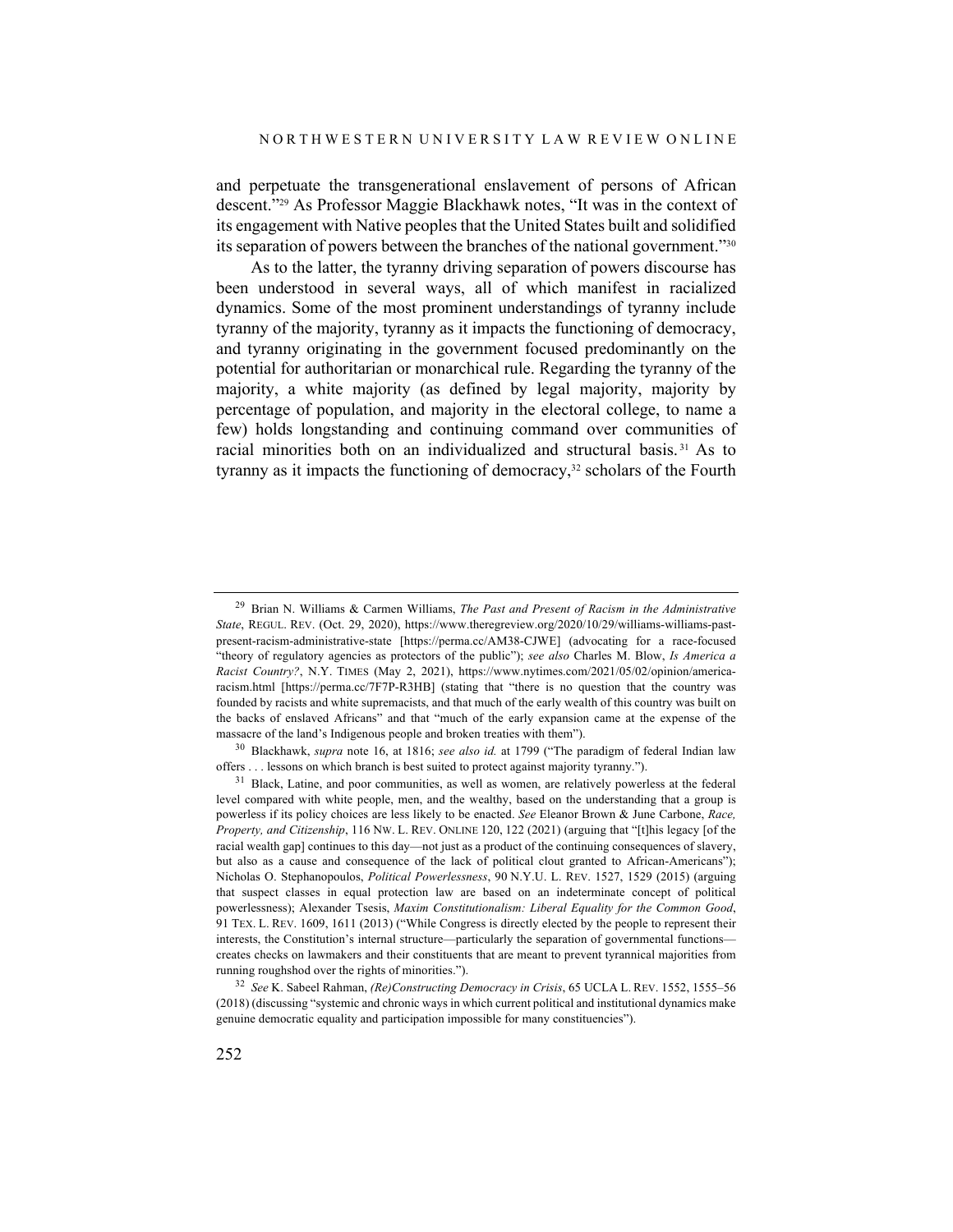Amendment,  $33$  due process,  $34$  and voting rights  $35$  have laid bare the extent to which the suppression of racial minorities impacts the democratic norms and values our nation holds dear. And regarding tyranny originating in the government, which is the subject of the rest of this Essay, the Framers purposely established three branches to destabilize the government in order to avoid a replication of the oppressive monarchy from which they had only recently escaped, and which was their main impetus for forming a new nation. The next Part discusses how the presidency engages the dynamics of racial tyranny.

#### II. RACIAL TYRANNY FROM THE PRESIDENT

The Founders feared a tyrannical Executive. Arguably, racial tyranny not only forms the basis of the government<sup>36</sup> but also emanates from it $37$  and in particular, from the executive branch.38 Racial injustice and violence

<sup>33</sup> *See* Gabriel J. Chin & Charles J. Vernon, *Reasonable but Unconstitutional: Racial Profiling and the Radical Objectivity of* Whren v. United States, 83 GEO. WASH. L. REV. 882, 889, 935–42 (2015) (arguing that searches or arrests motivated by race are unreasonable under the Fourth Amendment). *See generally* Ronnie A. Dunn, *Race and the Relevance of Citizen Complaints Against the Police*, 32 ADMIN. THEORY & PRAXIS 557 (2010) (confronting W.E.B. Du Bois's "problem of the color line" in policing); Graham v. Connor, 490 U.S. 386, 395 (1989) (holding that an analysis of excessive force "should be analyzed under the Fourth Amendment and its 'reasonableness' standard, rather than under a 'substantive due process' approach"); Tennessee v. Garner, 471 U.S. 1, 3 (1985) (holding that deadly force may be used only to "prevent the escape [of a suspect] and the officer has probable cause to believe that the suspect poses a significant threat of death or serious physical injury to the officer or others").

<sup>34</sup> *See* Balkin & Levinson, *supra* note 28, at 976–77; Blackhawk, *supra* note 16, at 1791, 1792 n.7.

<sup>35</sup> *See, e.g.*, Jason Morgan Ward, *Georgia's Voter Law Is Called 'Jim Crow 2.0' for a Reason*, N.Y. TIMES (Mar. 31, 2021), https://www.nytimes.com/2021/03/31/opinion/georgia-voting-law.html [https://perma.cc/4438-BX8N]; Maegan Vazquez & Kate Sullivan, *Biden Calls Georgia Law 'Jim Crow in the 21st Century' and Says Justice Department Is 'Taking a Look*,*'* CNN (Mar. 26, 2021, 6:31 PM), https://www.cnn.com/2021/03/26/politics/joe-biden-georgia-voting-rights-bill/index.html [https://perma.cc/C4CN-QHGX].

<sup>36</sup> *See supra* notes 29–30 and accompanying text.

<sup>&</sup>lt;sup>37</sup> Robert M. Cover, *Violence and the Word*, 95 YALE L.J. 1601, 1601 (1986) (explaining how judicial interpretation can perpetuate racial tyranny); *see generally* RICHARD ROTHSTEIN, THE COLOR OF LAW: A FORGOTTEN HISTORY OF HOW OUR GOVERNMENT SEGREGATED AMERICA (2017) (providing examples of how the American government has imposed racial segregation).

<sup>&</sup>lt;sup>38</sup> "[C]ritical theory argues that the administrative state is inherently dysfunctional, oppressive and conflict engendering. This is so because administrative organizations are not designed or operated to secure the interests of individuals or groups but to pursue ends and implement decisions originating in society-wide processes of domination." Abel & Sementelli, *supra* note 10, at 254; *see also* Kyle Farmbry, *Introduction—Administrative Theory in a Post-Postracial America*, 32 ADMIN. THEORY & PRAXIS 520, 522 (2010) ("From a historical standpoint, how the *other* has been shaped in a broad social discourse has affected the development of policies related to slavery, immigration, Japanese internment, housing segregation, and educational access policies, to name a few areas."); Jennifer Alexander, *Avoiding the Issue: Racism and Administrative Responsibility in Public Administration*, 27 AM. REV. PUB. ADMIN. 343, 347 (1997) (explaining how the government "can reflect and further legitimate racial hierarchies");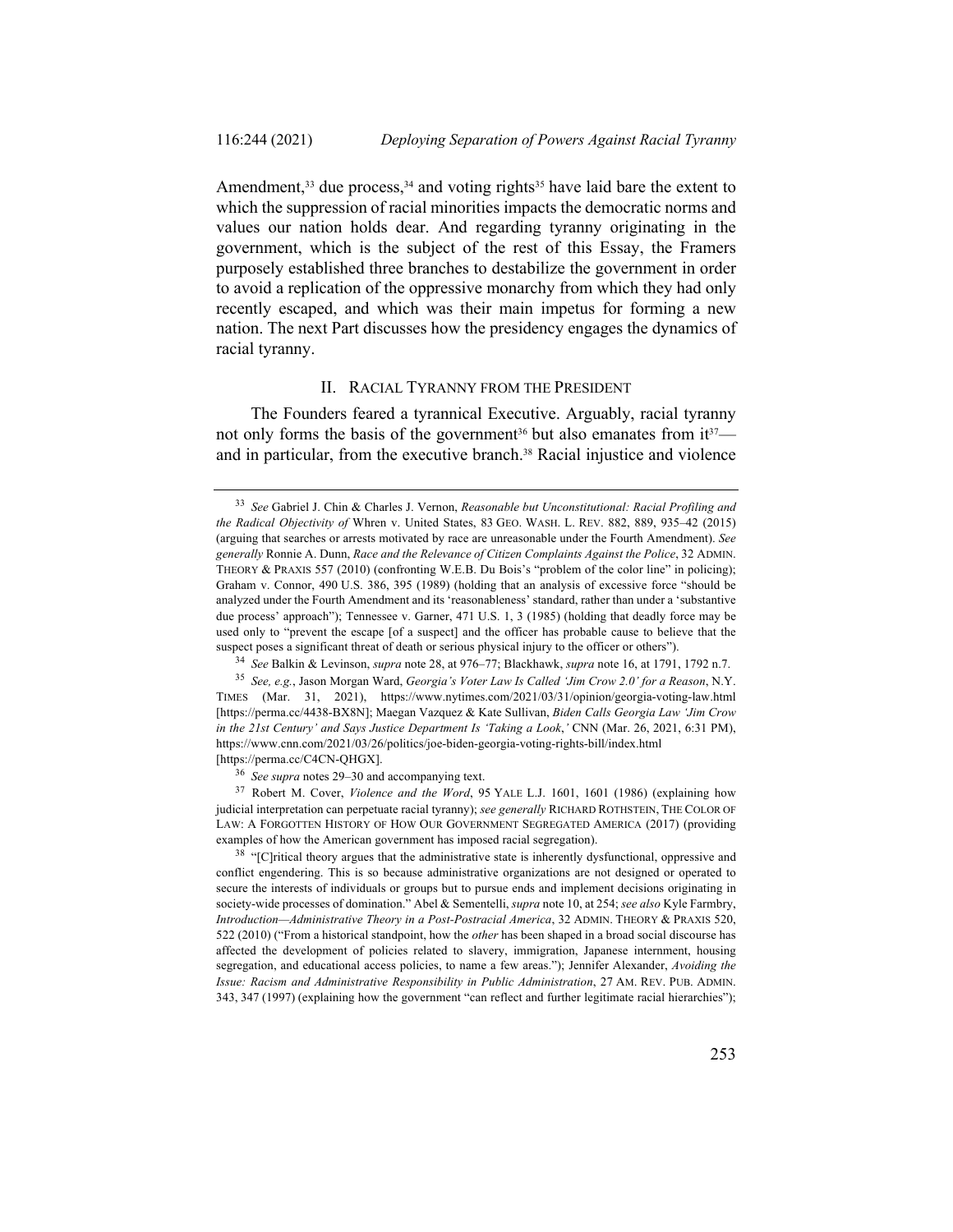have been leveraged by the President and his agencies in the name of colonization and expansion;<sup>39</sup> economic stability;<sup>40</sup> and safety,<sup>41</sup> including as it relates to providing security to white people through limitations on citizenship and migration<sup>42</sup> to name a few. (Note that restricting migration and citizenship based on racial criteria, while in the news recently, <sup>43</sup> is nothing new. <sup>44</sup> ) The executive branch is supported in this endeavor by

<sup>40</sup> *See* Matthew Fowler, Vladimir E. Medenica & Cathy J. Cohen, *Why 41 Percent of White Millennials Voted for Trump*, WASH. POST (Dec. 15, 2017), https://www.washingtonpost.com/news/ monkey-cage/wp/2017/12/15/racial-resentment-is-why-41-percent-of-white-millennials-voted-fortrump-in-2016 [https://perma.cc/KW4K-Z7AE] ("[W]hite millennial Trump voters were likely to believe in something we call 'white vulnerability' — the perception that whites, through no fault of their own, are losing ground to other groups. Second, racial resentment was the primary driver of white vulnerability — even when accounting for income, education level or employment.").

<sup>41</sup> *See* Dunn, *supra* note 33, at 557–58 (analyzing race-based policing).

<sup>42</sup> Scholars have identified President Trump's Executive Order "Protecting the Nation from Foreign Terrorist Entry into the United States" (which primarily restricts migration for people from Muslimmajority countries) as motivated by racial animus. *See* Ming Hsu Chen, *Race Masked in Colorblind Administrative Procedures*, REGUL. REV. (Nov. 2, 2020), https://www.theregreview.org/2020/11/02/ chen-race-masked-colorblind-administrative-procedures [https://perma.cc/A5GS-BT3Q]; Aziz Huq, *The "Travel Ban" Executive Order as Separation-of-Powers Test Case*, JUST SEC. (Mar. 10, 2017), https://www.justsecurity.org/38675/travel-ban-executive-order-separation-of-powers-test-case [https://perma.cc/S7L8-VNZC].

<sup>43</sup> *See generally* sources cited *supra* note 42*.*

<sup>44</sup> *See* Dred Scott v. Sandford, 60 U.S. 393, 407 (1857) (holding that descendants of slaves were not citizens of the United States); Gabriel J. Chin, The Blueprint for *Dred Scott: United States v. Dow* and the Multi-Racial Jurisprudence of White Supremacy 34 (Feb. 5, 2021) (unpublished manuscript), https://papers.ssrn.com/a=3790810 [https://perma.cc/87YH-USJM] (describing how during World War II, "Asian appearance was made probable cause to arrest," adding to the weight of immigration policy on Asian immigrants); *see, e.g.*, United States v. Bhagat Singh Thind, 261 U.S. 204, 214–15 (1923) (holding that Mr. Bhagat Singh Thind was not eligible for naturalization because, given his Indian ancestry, he did not qualify as a "free white person[]" under the Naturalization Act of 1906); Ozawa v. United States, 260 U.S. 178, 190, 195–98 (1922) (holding that Mr. Takao Ozawa was not eligible for naturalization because, given his Japanese ancestry, he did not qualify as a "free white person" under the Naturalization Act of 1906); *see also* Gabriel J. Chin, *Regulating Race: Asian Exclusion and the Administrative State*, 37 HARV. C.R.-C.L. L. REV. 1, 2 (2002) (arguing that the administrative state has origins in the enforcement of a federal policy of Asian exclusion); Mae Ngai, *Racism Has Always Been Part of the Asian American Experience*, ATLANTIC (Apr. 21, 2021), https://www.theatlantic.com/ ideas/archive/2021/04/we-are-constantly-reproducing-anti-asian-racism/618647

Philip Hamburger, *Administrative Discrimination*, AM. MIND (Sept. 11, 2020), https://americanmind.org/memo/administrative-discrimination [https://perma.cc/5FLV-A3BL] ("Though administrative power is shamefully discriminatory, there has long been a refusal even to discuss this . . . . Little in America is as historically prejudiced or systematically discriminatory as administrative power.").

<sup>39</sup> *See* Mohamad G. Alkadry & Brandi Blessett, *Aloofness or Dirty Hands?: Administrative Culpability in the Making of the Second Ghetto*, 32 ADMIN. THEORY & PRAXIS 532, 532 (2010) (arguing that "the combination of racism and public administration was used to subjugate and control [African-American communities] in British imperialized territories and in urban America"); *see also* Blackhawk, *supra* note 16, at 1793 (expanding the Black–white dichotomy in U.S. constitutional law to include Native communities).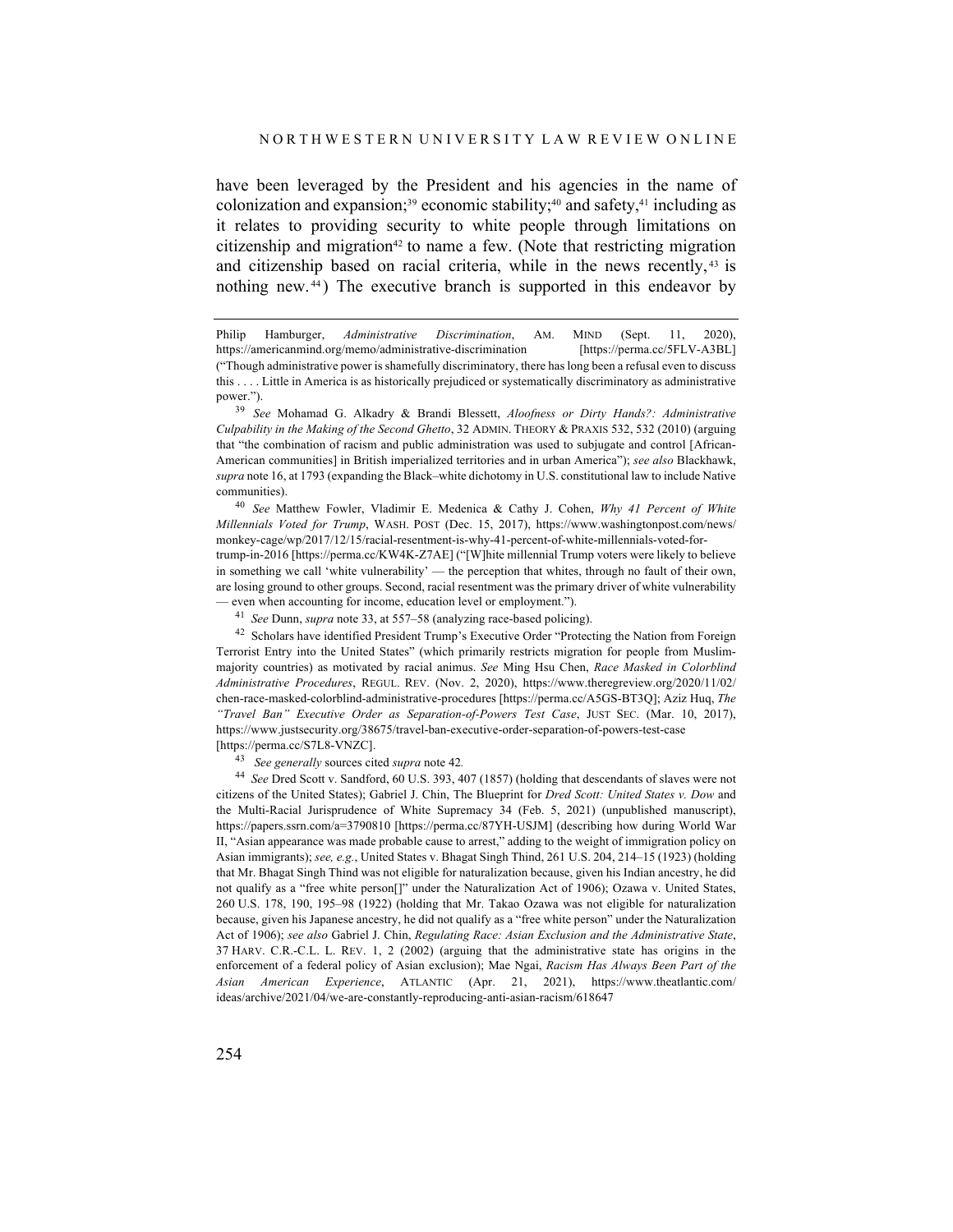institutional design45 and by the administrative policies and processes that govern the implementation and enforcement of law. <sup>46</sup> The head of the executive branch, in particular, has exacerbated the racialized power structures that plague our country today<sup>47</sup> even as agencies themselves have sought to do better.<sup>48</sup>

This Part isolates the tyranny of the President for consideration and also showcases the ways in which the Executive, in particular, serves as a vessel or mouthpiece for tyranny.49 Presidents including Woodrow Wilson, George H.W. Bush, Ronald Reagan and Donald Trump have interfered with administrative structures to promote race-based dysfunction. <sup>50</sup> This Part focuses on examples from the Trump Administration, which throw into relief the presidency's potential as a source of racial tyranny.51

Recently, the President's considerable power of the pulpit and his authority to direct policies have been used to promote racial hierarchy and injustice to an effect that is sometimes at odds with agencies' anti-racism efforts. Examples include statements by President Trump vilifying the

between agencies and the public as central to understanding race in administrative law).

<sup>48</sup> *See infra* notes 57–60 and accompanying text.

<sup>49</sup> *See generally* Emerson & Michaels, *supra* note 15 (cautioning against presidential authoritarianism).

<sup>[</sup>https://perma.cc/6QV8-ER63] (explaining how Americans have viewed Chinese immigrants as posing a "racial danger").

<sup>45</sup> *See* Joy Milligan & Karen Tani, *Seeing Race in Administrative Law: An Interdisciplinary Perspective*, YALE J. ON REGUL.: NOTICE & COMMENT (Sept. 16, 2020), https://www.yalejreg.com/nc/ seeing-race-in-administrative-law-an-interdisciplinary-perspective-by-joy-milligan-and-karen-tani [https://perma.cc/BQC5-RJ3T] (identifying relevant examples of agency design and points of contact

<sup>46</sup> "Remarkably little public administration scholarship has explored the dynamic of race as manifest in patterns of policy interpretation and discretionary judgments of individual administrators." Jennifer Alexander & Camilla Stivers, *An Ethic of Race for Public Administration*, 32 ADMIN. THEORY & PRAXIS 578, 578 (2010).

<sup>47</sup> *See generally* Jerry L. Mashaw & David Berke, *Presidential Administration in a Regime of Separated Powers: An Analysis of Recent American Experience*, 35 YALE J. ON REGUL. 549 (2018) (noting that the benefits of presidentialism have been overstated, particularly as they relate to institutional and partisan unification within the executive branch and across the political branches).

<sup>50</sup> *See* Bijal Shah, *Executive (Agency) Administration*, 72 STAN. L. REV. 641, 693–97 (2020) (discussing efforts by Presidents Trump, H.W. Bush, and Reagan to counteract the fostering of civil rights and employment equality); Dylan Matthews, *Woodrow Wilson Was Extremely Racist – Even by the Standards of His Time*, VOX (Nov. 20, 2015, 8:10 AM), https://www.vox.com/policy-and-politics/2015/ 11/20/9766896/woodrow-wilson-racist [https://perma.cc/BZT9-B35K] (noting the extensive measures President Wilson took to "resegregate[] the federal government" and that he was " a vocal defender of the Ku Klux Klan").

<sup>51</sup> *See* Neil S. Siegel, *The Trump Presidency, Racial Realignment, and the Future of Constitutional Norms*, *in* AMENDING AMERICA'S UNWRITTEN CONSTITUTION (Richard Albert, Yaniv Roznai & Ryan C. Williams eds., forthcoming 2021) (manuscript at 7–9), https://papers.ssrn.com/a=3744902 [https://perma.cc/6FSZ-68KR] (focusing on the Trump Administration as a racist inflection point); Anthony Michael Kreis, *The New Redeemers*, 55 GA. L. REV. 1483, 1501–05 (2021) (same).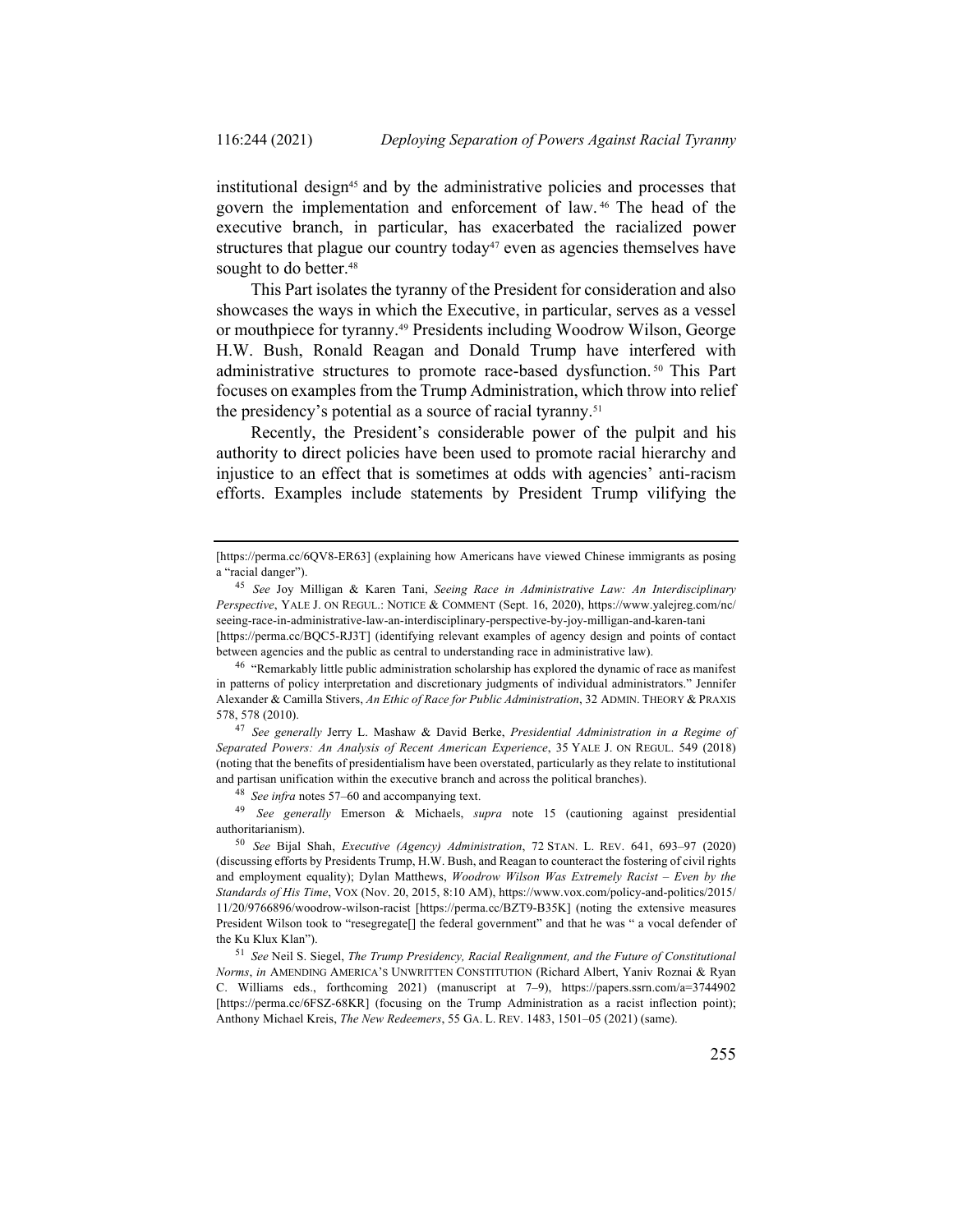Latine<sup>52</sup> community,<sup>53</sup> Middle Easterners,<sup>54</sup> and other marginalized people.<sup>55</sup> The racialized harm of these statements speaks, to some extent, for itself. Furthermore, the policies enacted as a result of such statements provide concrete evidence of the Executive's potential to exacerbate racial tyranny.

One example of a relevant presidential directive is a Trump-era Executive Order denigrating federal agencies for engaging in diversity and inclusion efforts in order "to combat offensive and anti-American race and sex stereotyping and scapegoating."56 Examples of agency efforts that were denounced by this directive included, among others, a Department of the Treasury training on systemic racism,57 a Smithsonian Institution educational exhibit revealing race-based dynamics underlying the concept of meritocracy,58 and information from the military suggesting that the United States is "fundamentally racist." <sup>59</sup> The latter was condemned, in part, because "[s]uch teachings could directly threaten the cohesion and effectiveness of our Uniformed Services."60

<sup>54</sup> Jenna Johnson & Abigail Hauslohner, *'I Think Islam Hates Us': A Timeline of Trump's Comments About Islam and Muslims*, WASH. POST (May 20, 2017), https://www.washingtonpost.com/news/postpolitics/wp/2017/05/20/i-think-islam-hates-us-a-timeline-of-trumps-comments-about-islam-andmuslims [https://perma.cc/ZB7Y-XQK9] (noting President's Trump's description of Muslim people, ostensibly from the Middle East, as "sick people," among other disparaging remarks).

<sup>55</sup> *See* Laignee Barron, *'A New Low.' The World Is Furious at Trump for His Remark About 'Shithole Countries*,*'* TIME (Jan. 12, 2018, 8:23 AM), https://time.com/5100328/shithole-countries-trump-reactions [https://perma.cc/9B2S-5AZ6] (describing Haiti, El Salvador, and some African nations as "shithole countries"); Leila Fadel, *Critics Accuse Trump of Using Race to Divide Americans*, NPR (Oct. 9, 2020, 12:01 PM), https://www.npr.org/2020/10/09/921284261/critics-accuse-trump-of-using-race-to-divideamericans [https://perma.cc/HMC3-PT7D] (noting President Trump's Tweet referring to COVID-19 as the "Chinese virus").

<sup>52</sup> Note that this Essay uses the gender-inclusive term "Latine" instead of the more common "Latinx" because the former is arguably more likely to be used by Spanish-speaking communities themselves. *See* Jose A. Del Real, *'Latinx' Hasn't Even Caught on Among Latinos. It Never Will.*, WASH. POST (Dec. 18, 2020, 10:31 AM), https://www.washingtonpost.com/outlook/latinx-latinos-unpopular-gender-term/2020 /12/18/bf177c5c-3b41-11eb-9276-ae0ca72729be\_story.html [https://perma.cc/AS3P-R96C].

<sup>53</sup> Alexander Burns, *Choice Words from Donald Trump, Presidential Candidate*, N.Y. TIMES: FIRST DRAFT (June 16, 2015, 2:01 PM), https://www.nytimes.com/politics/first-draft/2015/06/16/choicewords-from-donald-trump-presidential-candidate [https://perma.cc/9ZQD-9NLU] (quoting President Trump: "When Mexico sends its people, they're not sending their best . . . They're bringing crime. They're rapists"); Julie Hirschfeld Davis, *Trump Calls Some Unauthorized Immigrants 'Animals' in Rant*, N.Y. TIMES (May 16, 2018), https://www.nytimes.com/2018/05/16/us/politics/trump-undocumentedimmigrants-animals.html [https://perma.cc/HD2K-UK78].

<sup>56</sup> Executive Order on Combating Race and Sex Stereotyping, Exec. Order No. 13,950, 85 Fed. Reg. 60,683, 60,683 (Sept. 28, 2020) (characterizing theories recognizing structural racism as "malign ideology [that] is now migrating from the fringes of American society and threatens to infect core institutions of our country") [hereinafter Exec. Order No. 13,950].

<sup>57</sup> *Id.* at 60,684.

<sup>58</sup> *Id.*

<sup>59</sup> *Id.*

<sup>60</sup> *Id.*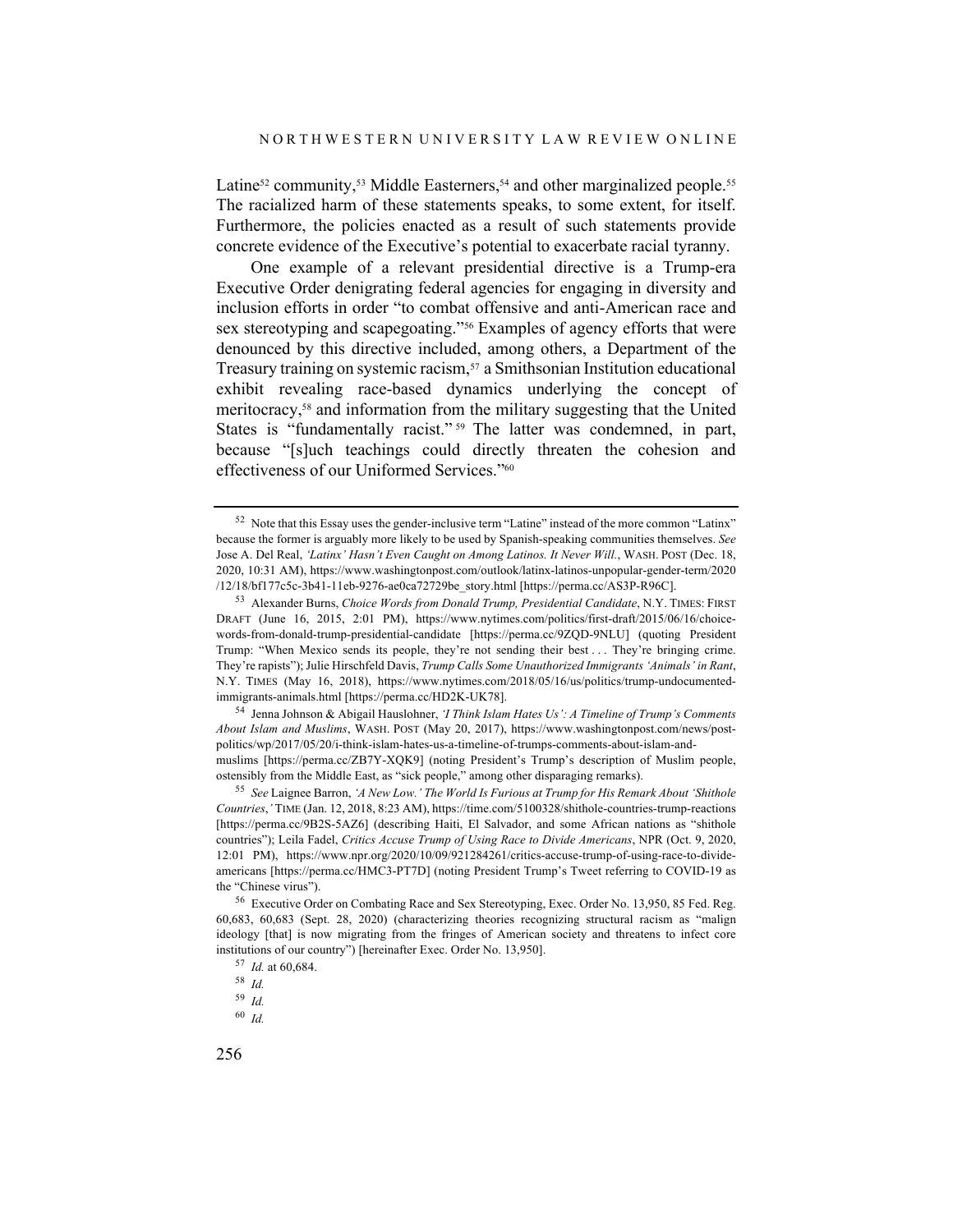Furthermore, this order led to a memorandum from the White House Office of Management and Budget (OMB) directing agencies to

begin to identify all contracts or other agency spending related to any training on "critical race theory," "white privilege," or any other training or propaganda effort . . . . [A]ll agencies should begin to identify all available avenues within the law to cancel any such contracts and/or to divert Federal dollars away from these un-American propaganda training sessions.<sup>61</sup>

These directives, deemed the "1776 Commission," were part of a larger effort to crack down on anti-racism protests. <sup>62</sup> To accomplish this objective, they rejected the assertion that the United States "is grounded in hierarchies based on collective social and political identities."63 Instead, these directives declared,

This ideology is rooted in the pernicious and false belief that America is an irredeemably racist and sexist country .... [and] grounded in misrepresentations of our country's history and its role in the world.<sup>64</sup>

On this basis, these White House initiatives inhibited administrative efforts to root out racial hierarchies and inequality.

In addition, former President Trump established a "Commission on Law Enforcement and the Administration of Justice" (Commission) to "study issues related to law enforcement and the administration of justice."65

<sup>61</sup> Memorandum from Russell Vought, Dir., Off. of Mgmt. & Budget, Exec. Off. of the President, to the Heads of Exec. Dep'ts and Agencies 2 (Sept. 4, 2020), https://www.whitehouse.gov/wpcontent/uploads/2020/09/M-20-34.pdf [https://perma.cc/W9RK-QVZP] ("The divisive, false, and demeaning propaganda of the critical race theory movement is contrary to all we stand for as Americans and should have no place in the Federal government.").

<sup>62</sup> *See* Michael Crowley & Jennifer Schuessler, *Trump's 1776 Commission Critiques Liberalism in Report Derided by Historian*s, N.Y. TIMES (Jan. 20, 2021), https://www.nytimes.com/2021/01/18/us/ politics/trump-1776-commission-report.html [https://perma.cc/SL2A-TW9T]; Brianna Rauenzahn, *Whose American History?*, REGUL. REV. (Dec. 29, 2020), https://www.theregreview.org/2020/12/29/ rauenzahn-whose-american-history [https://perma.cc/XH2F-QHRT].

<sup>63</sup> Exec. Order No. 13,950, 85 Fed. Reg. at 60,683.

<sup>&</sup>lt;sup>64</sup> *Id*. Shamefully, this directive draws on the protests and marches at Montgomery and Selma, the words of Dr. Martin Luther King, Jr., and other notable history to distort the goals of racial justice and equality, which include a reckoning with longstanding and systemic oppression. *See id.*

<sup>65</sup> Executive Order on Commission on Law Enforcement and the Administration of Justice, Exec. Order No. 13,896, 84 Fed. Reg. 58,595, 58,595–96 (Nov. 1, 2019) [hereinafter Exec. Order No. 13,896]. The Commission is authorized, among other things, to:

<sup>[</sup>H]ost listening sessions and otherwise solicit input from a diverse array of stakeholders in the area of criminal justice, including State, local, and tribal law enforcement agencies and organizations; government service providers; businesses; nonprofit entities; public health experts; victims rights' organizations; other advocacy and interest groups; reentry experts; academia; and other public and private entities and individuals with relevant experience or expertise.

*Id.* at 58,596.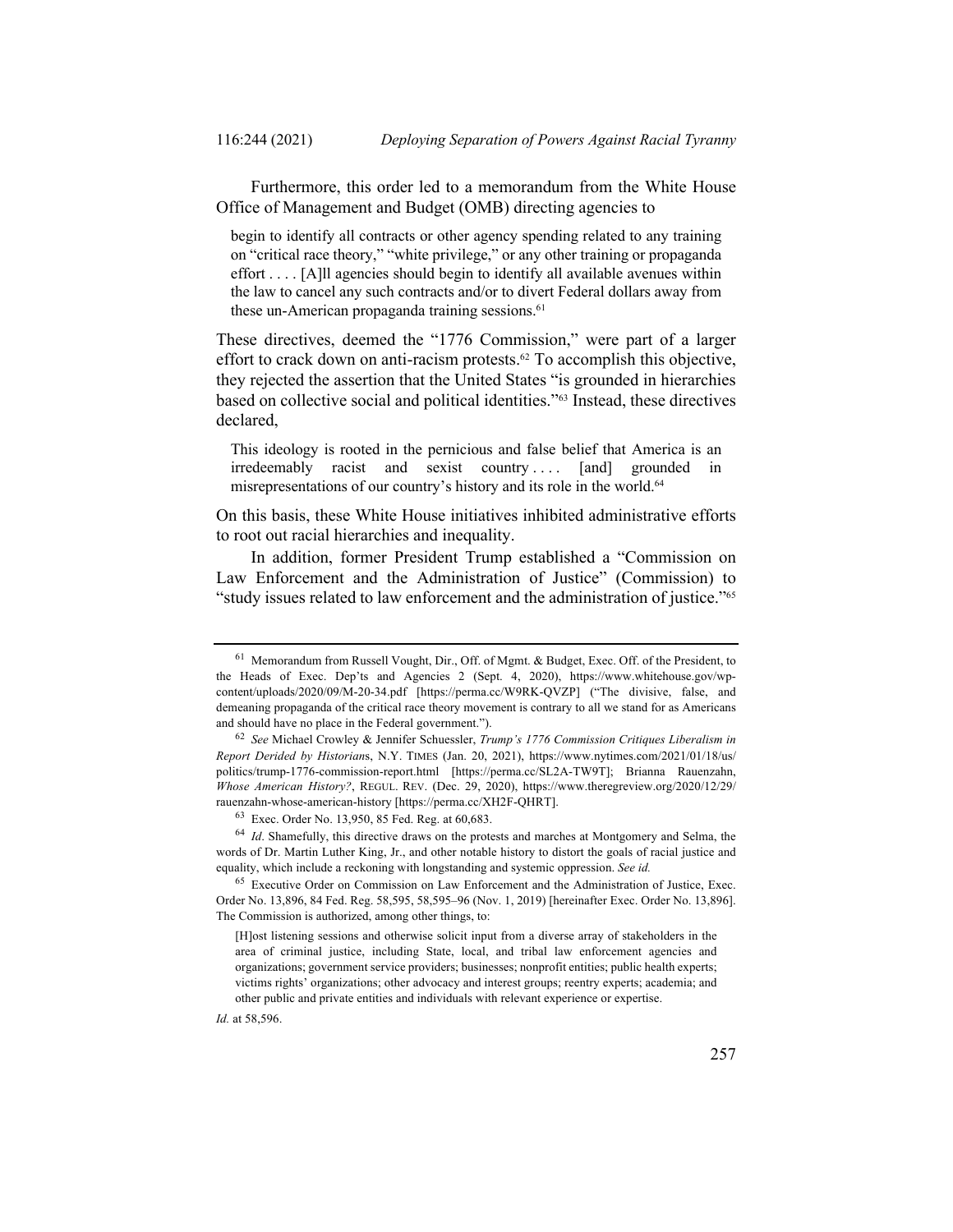Based on its research, the Commission is authorized to "make recommendations to the Attorney General . . . [and] the President on actions that can be taken to prevent, reduce, and control crime, increase respect for the law, and assist victims."66 Despite the historical, ongoing, and brutally violent treatment of the Black community by law enforcement at all levels of the government—a dramatic manifestation of racial tyranny, to be sure not once in the memo do the words "race," "racial," "Black," "equality" or even "equal justice" appear. In other words, this presidential directive neglects to pursue solutions to the racialized violence, inequality, and injustice rife in criminal law enforcement, choosing instead to focus on the protection of law enforcement officers at the expense of justice for racial minorities. For example, the directive advocates for "the use of targeted deterrence approaches to reduce violent crime,"<sup>67</sup> notwithstanding the ways in which targeted deterrence, such as "stop-and-frisk" measures, increase race-based violence from law enforcement.68 The directive also emphasizes "the recruitment, hiring, training, and retention of law enforcement officers," condemns "refusals by State and local prosecutors to enforce laws or prosecute categories of crimes," and advocates for both a "need to promote public respect for the law and law enforcement officers," and "efforts to reduce crime and ease the burden on law enforcement."69

The demonstrated administrative benefits of diversity and inclusion<sup>70</sup> cast doubt on the value of President Trump's antiawareness initiatives<sup>71</sup> and suggest as well that his Commission exacerbates race-based exclusion and subordination as a result of a lack of transparency in its proceedings.<sup>72</sup> Indeed, the former President neglected to appoint diverse members to the Commission, <sup>73</sup> including advocates of racial justice. Rather, the Commission "consists entirely of current and former law enforcement officials," none of whom have "a criminal defense, civil rights, or community organization background,"74 despite the Attorney General's own claim that "diversity of

<sup>71</sup> *See supra* notes 56–64 and accompanying text.

<sup>66</sup> *Id.* at 58,595–96.

<sup>67</sup> *See id.* at 58,596.

<sup>68</sup> Trevor George Gardner, *Police Violence and the African American Procedural Habitus*, 100 B.U. L. REV. 849, 872–76 (2020).

<sup>69</sup> Exec. Order No. 13,896, 84 Fed. Reg. at 58,596.

<sup>70</sup> *See, e.g.*, U.S. SEC, DIVERSITY AND INCLUSION STRATEGIC PLAN, FISCAL YEARS 2020–2022, at 4, https://www.sec.gov/files/2020\_Diversity\_and\_Inclusion\_Strategic\_Plan.pdf [https://perma.cc/76WT -WHZ9] ("Research demonstrates that organizations with a diverse workforce, especially within the senior management ranks, outperform their peers over time.").

<sup>72</sup> *See* NAACP Legal Def. & Educ. Fund, Inc. v. Barr, 496 F. Supp. 3d 116, 122–23 (D.D.C. 2020) (noting that "Commission proceedings have been far from transparent").

<sup>73</sup> *See id.* at 122.

<sup>74</sup> *Id.*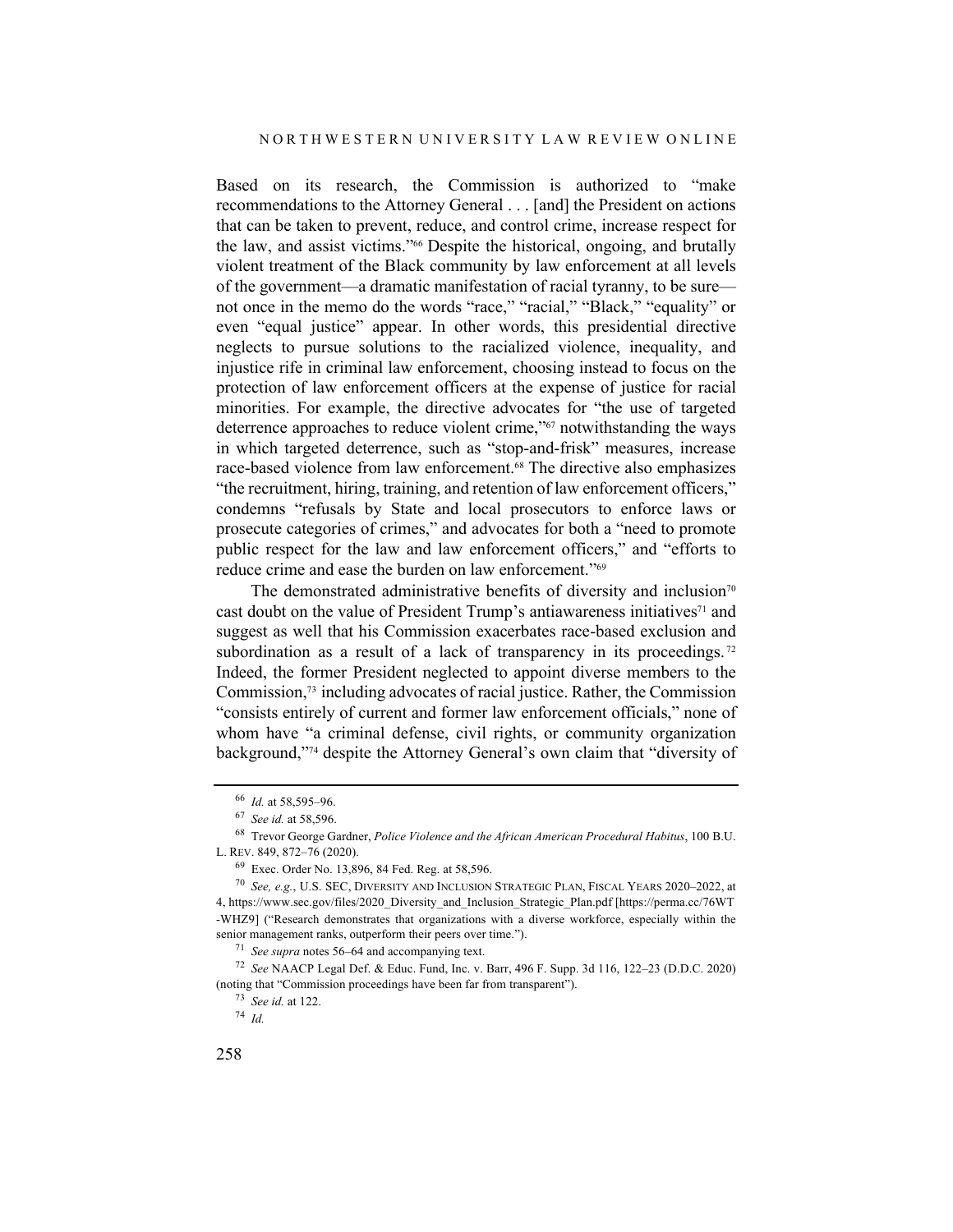backgrounds and perspectives" is important to the Commission's mandate.75 According to one district court judge:

Especially in 2020, when racial justice and civil rights issues involving law enforcement have erupted across the nation, one may legitimately question whether it is sound policy to have a [Commission] with little diversity of experience examine, behind closed doors, the sensitive issues facing law enforcement and the criminal justice system in America today.<sup>76</sup>

Beyond their consequences for expert and sound administration and policy, these purposeful efforts by former President Trump to diminish awareness and equal access also contribute to the perpetuation of racial tyranny.

### III. GALVANIZING THE INTERNAL SEPARATION OF POWERS

Racial tyranny may result, as the previous Part suggests, from both presidential animus and the President's exacerbation of unequal power structures in society. Professor Daryl Levinson argues that "[e]qualizing power among interests and groups in society is a more worthwhile project than checking, balancing, and equalizing power among governmental institutions. In the latter, [Levinson] concludes, 'it is hard to see any spark.'"77 However, when it is a governmental institution—in particular, the presidency—that perpetuates racial tyranny, the latter (intergovernmental checks and balances) could improve the former (unequal power among groups in society). In other words, the "idealizing dimension" of structural constitutionalism could be applied to "transform reality."78

More specifically, this Part suggests the need for powerful judicial and legislative action to empower *agencies* to check the Executive through measures that strengthen the capacity of the administrative state to stave off presidents' base impulses. The U.S. bureaucracy is relatively representative and diverse, <sup>79</sup> and there are perhaps as many pathways in the executive branch for ameliorating racial subordination as there are for perpetuating it. In contrast, the presidency's ability to resist engagement in racial tyranny is highly dependent on who the President is and the values that person

<sup>75</sup> *Id.* at 124 (quoting Implementation Memorandum from William Barr, U.S. Att'y Gen., DOJ, to Heads of Dep't Components 2 (Jan. 21, 2020), https://www.justice.gov/ag/page/file/1236906/download [https://perma.cc/J9AE-NSXS]).

 $\frac{1}{76}$  *Id.* at 122.

<sup>77</sup> Andrias, *supra* note 11, at 1 (citing Levinson, *supra* note 1, at 142–43).

<sup>78</sup> *See* Gewirtz, *supra* note 17, at 681 (suggesting that legal ideals can be used to transform reality).

<sup>79</sup> *See* Jon D. Michaels, *The American Deep State*, 93 NOTRE DAME L. REV. 1653, 1655, 1661 (2018) (arguing that "the American bureaucracy serves an important, salutary, and quite possibly necessary role in safeguarding our constitutional commitments and enriching our public policies").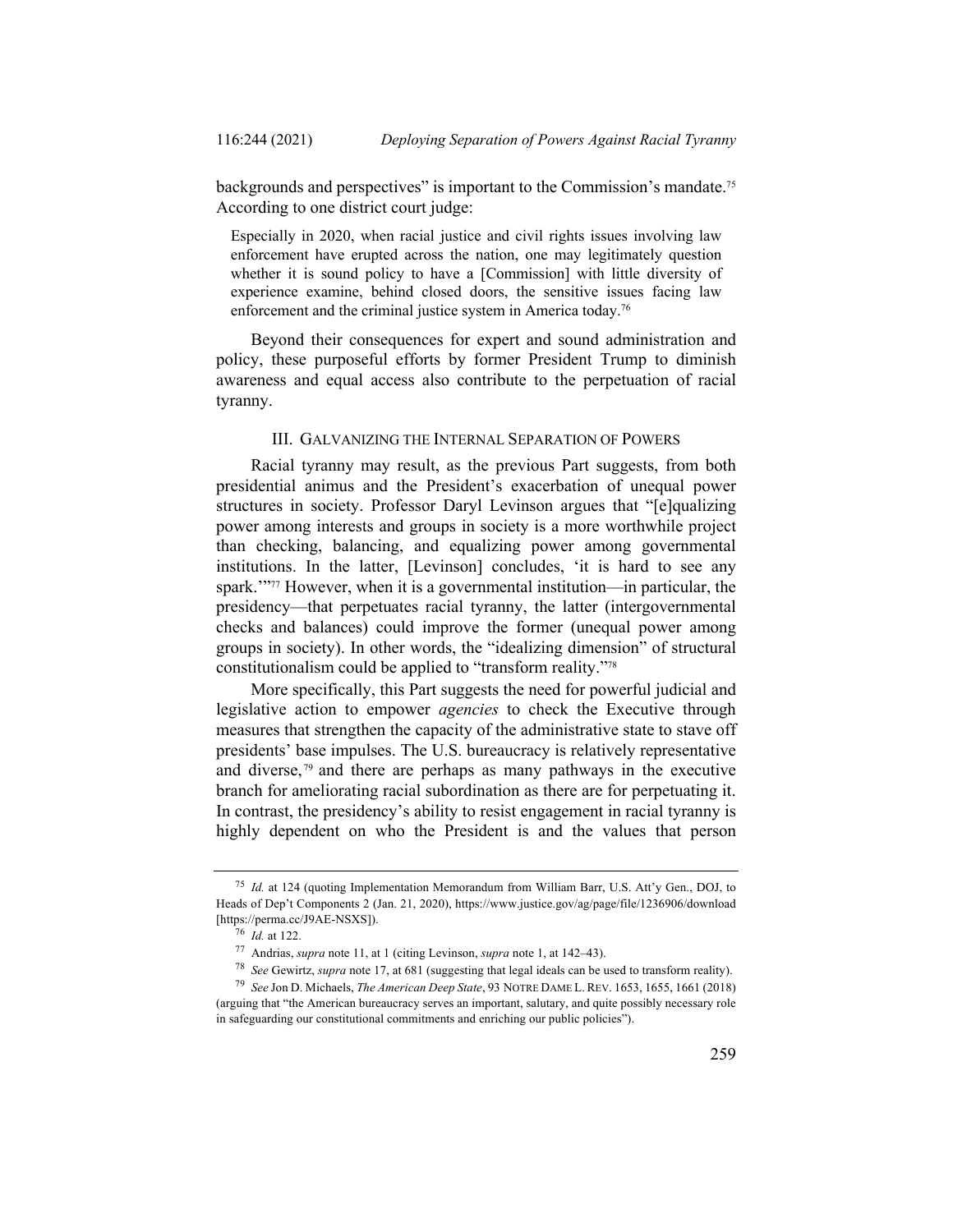espouses. Notably, the incubation of anti-racism in agencies may be thwarted by the fact that the President is a unilateral, single actor who enjoys significant enforcement discretion and deference from the judiciary particularly on matters important to race.

Nonetheless, agencies have endogenous capacity to maintain checks against the President.80 Instead, the problems of racial injustice, including those aggravated by the President, have long been left to the legislature—via the passage of marginalized legislation—and to the judiciary—via increasingly weak defenses of the Constitution.

To better constrain the President despite the perils of drift, Congress could move beyond isolated moments of progressive policymaking to engage and empower agencies with greater permanence across areas of regulation. Courts could engage more in identifying the racialized intent<sup>81</sup> and repercussions of presidential statements and directives, including their impact on administrative action, and revitalize their efforts to limit the consequences. In addition, the White House itself has untapped capacity to fortify the administrative state against future presidents' engagement in racebased tyranny.

### *A. Legislating an Anti-Racist Bureaucracy*

The legislature has been, perhaps, the branch most consistently involved in the furtherance of racial equality.<sup>82</sup> Courageous advocacy and moments of dire crisis have led to hard-won, watershed civil rights legislation which in turn has created agencies and agency subcomponents that nurture, albeit imperfectly, progressive values in certain quadrants of

<sup>80</sup> *See* Bijal Shah, Response, *Toward an Intra-Agency Separation of Powers*, 92 N.Y.U. L. REV. ONLINE 1, 6 (2017).

<sup>81</sup> *See* Katherine Shaw, *Speech, Intent, and the President*, 104 CORNELL L. REV. 1337, 1372–73 (2019) (advocating for a framework by which courts might evaluate presidential intent).

<sup>82</sup> One notable example is the Voting Rights Act, which the Supreme Court has gutted. *See* Nina Totenberg, *The Supreme Court Deals a New Blow to Voting Rights, Upholding Arizona Restrictions*, NPR (July 1, 2021, 4:37 PM), https://www.npr.org/2021/07/01/998758022/the-supreme-court-upheldupholds-arizona-measures-that-restrict-voting [https://perma.cc/5GCU-E57V]; Ian Millhiser, *The Supreme Court Is About to Hear Two Cases That Could Destroy What Remains of the Voting Rights Act*, VOX (Mar. 2, 2021, 8:59 AM), https://www.vox.com/22286213/supreme-court-voting-rights-actarizona-brnovich-democratic-national-committee-republican-party [https://perma.cc/WQ42-2AVU]; Mark Sherman, *Supreme Court Could Put New Limits on Voting Rights Lawsuits*, AP NEWS (Feb. 28, 2021), https://apnews.com/article/supreme-court-voting-rights-lawsuits-c9ab7a4b332667f2858936f5cc 133748 [https://perma.cc/4Z86-Y94Z]; Adam Liptak, *Supreme Court Invalidates Key Part of Voting Rights Act*, N.Y. TIMES (June 25, 2013), https://www.nytimes.com/2013/06/26/us/supreme-courtruling.html [https://perma.cc/K3G9-5RDG].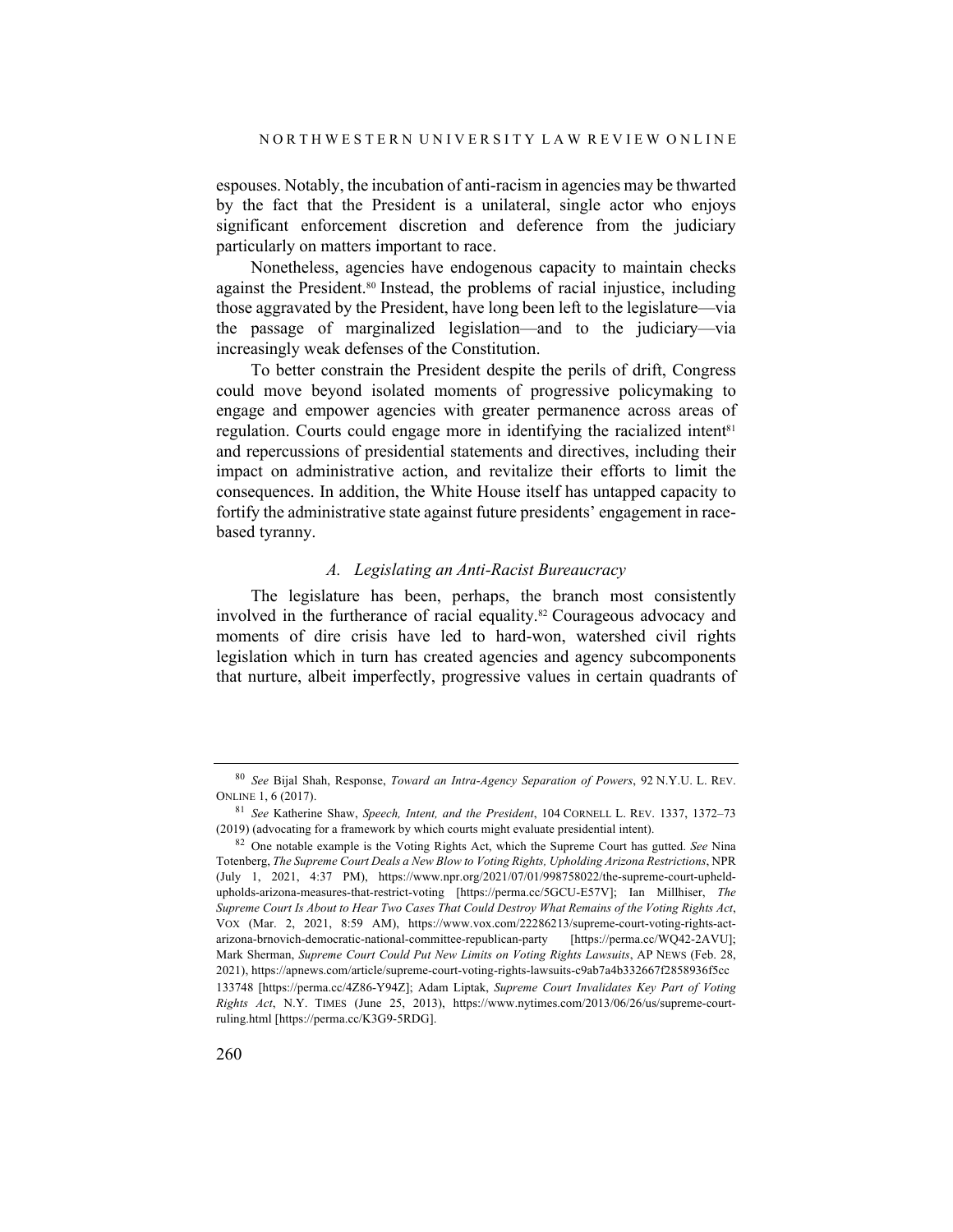public law and society.83 And yet, intense advocacy by private citizens in the wake of catastrophe has led, in some cases, to a network of agencies that are either wholly, but only narrowly, focused on inequality, <sup>84</sup> ignore it altogether, or even appear facially neutral but enshrine racial hierarchy.<sup>85</sup> The account of Congress as the rightful originator of policy furthering racial equality<sup>86</sup> also obscures periods in which a racist "stranglehold on Congress" diverted the response from the legislative to the executive branch."87

This Section argues that Congress's responsibility to battle the entrenchment of racial tyranny in the government requires a more widely dispersed approach—and notably, one that arms sentries within the executive branch. For this reason, Congress must engage in lawmaking that cuts across various areas of regulation instead of focusing only on passing topical, blockbuster legislation alone. More sweeping exercises of legislative power could create impetus and elbow room for a concerted administrative effort to root out and eradicate racial tyranny—in particular, by forcing agencies to prioritize matters of racial injustice across areas of governmental regulation

<sup>&</sup>lt;sup>83</sup> Examples include the Civil Rights Act of 1957, which led to the creation of the Commission on Civil Rights and the Civil Rights Division of the Department of Justice, and the Civil Rights Act of 1964, which led to the creation of the Equal Employment Opportunity Commission. Civil Rights Act of 1957, Pub. L. No. 85-315, 71 Stat. 634 (codified as amended in scattered sections of 28 U.S.C., 42 U.S.C., and 52 U.S.C.); Civil Rights Act of 1964, Pub. L. No. 88-352, 78 Stat. 241 (codified as amended in scattered sections of 42 U.S.C.). Another example is the Fair Housing Act of 1968. This legislation, which was meant to be a direct follow-up to the Civil Rights Act of 1964, was passed "through a racist Congress" only as a result of the outcry in the wake of the assassination of Martin Luther King, Jr. DeNeen L. Brown, *The Fair Housing Act Was Languishing in Congress. Then Martin Luther King Jr. Was Killed*, WASH. POST (Apr. 11, 2018), https://www.washingtonpost.com/news/retropolis/wp/2018/04/11/the-fairhousing-act-was-languishing-in-congress-then-martin-luther-king-jr-was-killed [https://perma.cc/5US7- YRJL]. The Fair Housing Act created the Office of Fair Housing and Equal Opportunity. Fair Housing Act, Pub. L. No. 90-284, 82 Stat. 81 (1968) (codified as amended at 42 U.S.C. §§ 3601–3619). Other examples include the Clean Air Act, which empowered the Environmental Protection Agency, and the Department of Housing and Urban Development, which was established as a cabinet department by the Department of Housing and Urban Development Act as part of President Lyndon B. Johnson's "War on Poverty." Air Pollution Control Act of 1955, ch. 360, 69 Stat. 322 (codified as amended at 42 U.S.C. §§ 7401–7671q); Department of Housing and Urban Development Act, Pub. L. No. 89-174, 79 Stat. 667 (1965) (codified as amended at 42 U.S.C. §§ 3531–3537c); *Questions and Answers About HUD*, U.S. DEP'T OF HOUS. & URB. DEV., https://www.hud.gov/about/qaintro [https://perma.cc/4XDC-SHPF].

<sup>84</sup> Some examples of these agencies are the Commission on Civil Rights and the EEOC.

<sup>85</sup> *See generally* Tony LoPresti, *Realizing the Promise of Environmental Civil Rights: The Renewed Effort to Enforce Title VI of the Civil Rights Act of 1964*, 65 ADMIN. L. REV. 757 (2013) (recommending changes at the Environmental Protection Agency to improve its "dismal record" of enforcing Title VI of the Civil Rights Act of 1964).

<sup>86</sup> *See* sources cited *supra* note 23.

<sup>87</sup> Sophia Z. Lee, *Our Administered Constitution: Administrative Constitutionalism from the Founding to the Present*, 167 U. PA. L. REV. 1699, 1736 (2019) (first citing MARY L. DUDZIAK, COLD WAR CIVIL RIGHTS: RACE AND THE IMAGE OF AMERICAN DEMOCRACY 82–83 (2000); and then citing IRA KATZNELSON, WHEN AFFIRMATIVE ACTION WAS WHITE: AN UNTOLD HISTORY OF RACIAL INEQUALITY IN TWENTIETH-CENTURY AMERICA, at x, xv (2005)).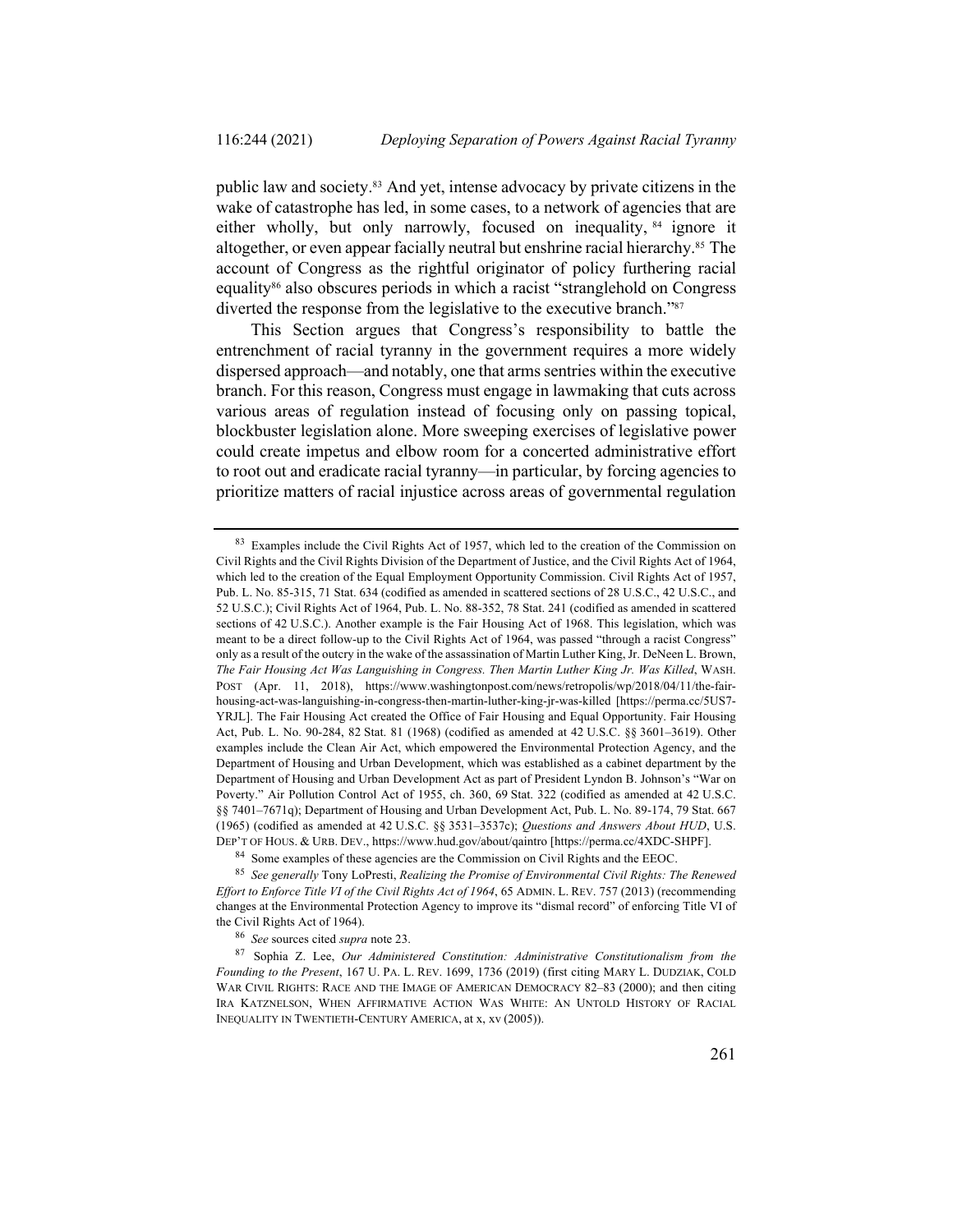instead of relegating them to the handful of administrative bodies enabled by civil rights law.88 In addition, legislation that disperses the burden of ousting racial tyranny across agencies fortifies the administrative state against a presidential administration that exacerbates such tyranny.

Congress has previously enacted sweeping reform to pursue other goals. Such efforts offer a model for legislation that could stave off racial tyranny in the executive branch. For instance, "[i]n 1996, Congress passed the Small Business Regulatory Enforcement Fairness Act . . . in response to concerns expressed by the small business community that Federal regulations were too numerous, too complex and too expensive to implement."89 As a result of this legislation, several agencies across disparate regulatory areas are required to consider whether their regulations and other policies will negatively impact small businesses.90 This is the case even in regards to the implementation of laws that do not, on their face, concern interests of small businesses. 91

Admittedly, the benefit of these policies to small businesses is unclear. For instance, it is possible that this type of legislation has lent itself to exploitation by large corporations at the expense of small business owners.<sup>92</sup> However, small business interests have become a metric by which agencies calculate the value of their policies, at least to some extent.<sup>93</sup> Congress could

<sup>88</sup> *See supra* note 83.

<sup>89</sup> *Small Business Regulatory Enforcement Fairness Act of 1996 (SBREFA)*, OCCUPATIONAL SAFETY & HEALTH ADMIN., https://www.osha.gov/smallbusiness/sbrefa [https://perma.cc/3TJL-GSXJ].

<sup>90</sup> *Small Business Regulatory Enforcement Fairness Act of 1996 (SBREFA)*, U.S. SMALL BUS. ADMIN. OFF. OF ADVOC., https://advocacy.sba.gov/resources/reference-library/sbrefa [https://perma.cc/ D8F3-ZD28] (noting that the Consumer Financial Protection Bureau, Environmental Protection Agency, and the Occupational Safety and Health Administration must convene Small Business Advocacy Review panels before proposing rules that would have a substantial effect on a significant number of small entities).

<sup>91</sup> *See, e.g.*, *id.* (noting that Small Business Advocacy Review panels have been convened for review of proposed rules like "Tuberculosis," "Ergonomics Program Standard," and "Arsenic in Drinking Water").

 $92$  For instance, the "so-called Paycheck Protection Program was supposed to help prevent small companies — generally those with fewer than 500 employees in the United States — from capsizing as the economy sinks into what looks like a severe recession." Jessica Silver-Greenberg, David Enrich, Jesse Drucker & Stacy Cowley, *Large, Troubled Companies Got Bailout Money in Small-Business Loan Program*, N.Y. TIMES, (May 13, 2020), https://www.nytimes.com/2020/04/26/business/coronavirussmall-business-loans-large-companies.html [https://perma.cc/532M-2SYH]. Instead, large companies have taken advantage of it, with some returning their loans after a public outcry. *See id.*; Stephen Gandel, *Paycheck Protection Program Billions Went to Large Companies and Missed Virus Hot Spots*, CBS NEWS (Apr. 20, 2020, 12:54 PM), https://www.cbsnews.com/news/paycheck-protection-program-smallbusinesses-large-companies-coroanvirus/ [https://perma.cc/2K9F-STN7].

<sup>&</sup>lt;sup>93</sup> Bipartisan support for legislation supporting small businesses suggests it is perceived as effective. *See* Zachary Warmbrodt, *Lawmakers Strike Bipartisan Deal to Extend Small-Business Loan Program*, POLITICO (March 11, 2021, 6:38 PM), https://www.politico.com/news/2021/03/11/congress-smallbusiness-loan-program-extension-475294 [https://perma.cc/N4LU-6GK3].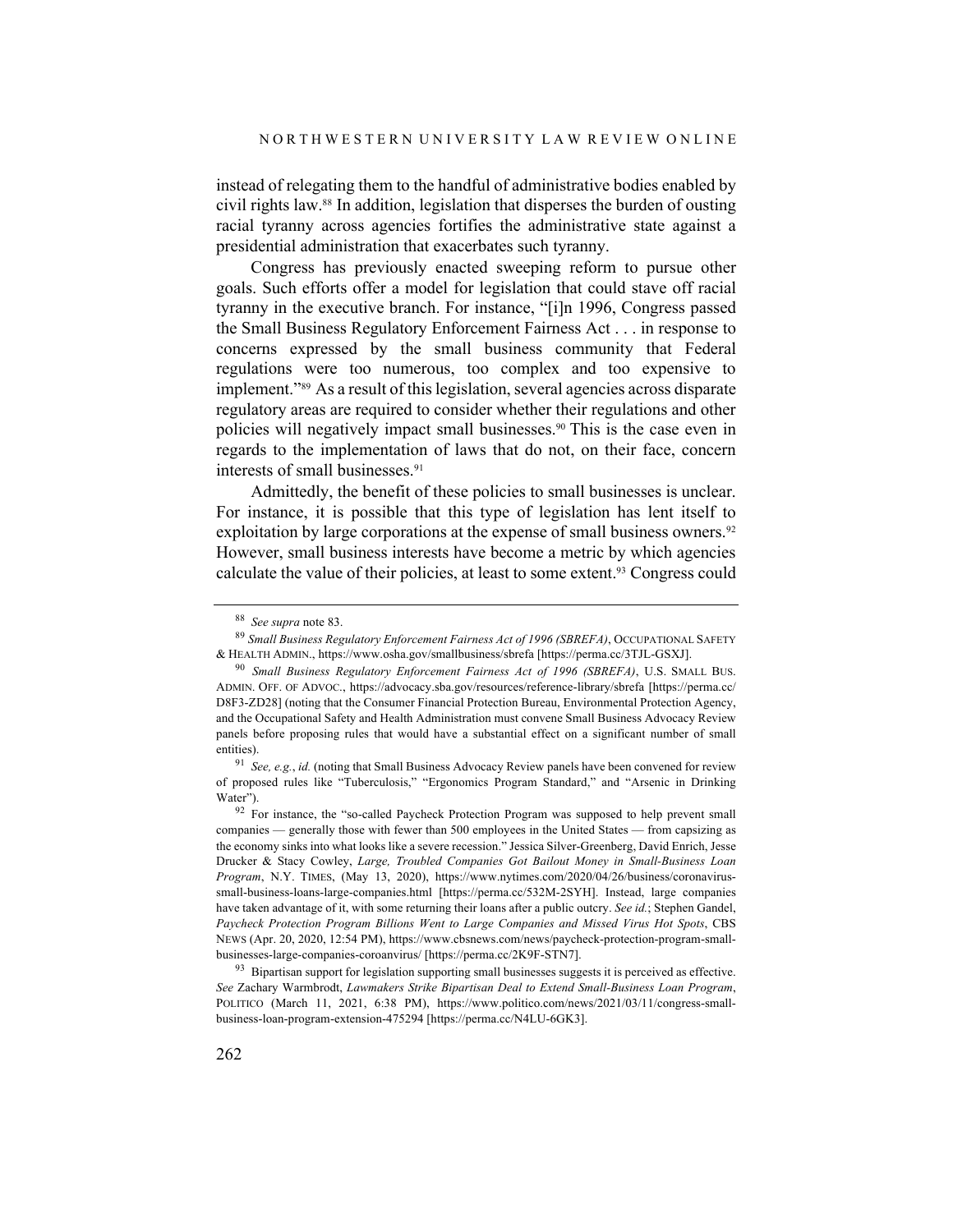engage in similar lawmaking to require agencies across the federal government to take stock of whether their actions exacerbate racial inequality.

Congress could also foster accountability measures similar to those required by the National Environmental Policy Act (NEPA) (commonly viewed as the "Magna Carta" of U.S. environmental law94). For instance, legislation could require "racial justice impact statements," similar to the environmental impact statements that agencies must issue per NEPA to justify their actions (notwithstanding the potential and existing interest group and bureaucratic backlash against these sorts of requirements and both sets of broader goals).95 Once compelled to issue such statements, agencies might more consistently seek to assess whether proposed actions would reduce or advance racial equality, which could, in turn, encourage those agencies to be more open to promoting racial justice (or at least, to not actively reinforcing injustice). In addition, transparent and detailed administrative statements and actions could give courts access to a record that allows for improved and increased judicial review.96

Finally, it is worth noting that Congress has made gentle efforts to further racial equality across areas of regulation.<sup>97</sup> For instance, under the

<sup>94</sup> "Conservationists like to call the National Environmental Policy Act the 'Magna Carta' of environmental law" because "[i]t requires agencies to analyze and disclose the extent to which proposed federal actions or infrastructure projects affect the environment, from local wildlife habitat to the projected levels of greenhouse gas emissions that cause climate change." Lisa Friedman, *Trump Weakens Major Conservation Law to Speed Construction Permits*, N.Y. TIMES (Oct. 6, 2021), https://www.nytimes.com/2020/07/15/climate/trump-environment-nepa.html [https://perma.cc/9KD8- CJCC]; *see also* Amanda Jahshan, *NEPA: The Magna Carta of Environmental Law*, NRDC (July 26, 2013), https://www.nrdc.org/experts/amanda-jahshan/nepa-magna-carta-environmental-law [https:// perma.cc/YUB4-CPH5] (demonstrating that NEPA is known internationally as the "Magna Carta" of environmental law).

<sup>95</sup> 42 U.S.C. § 4332(C).

<sup>96</sup> *See* Daniel B. Listwa & Lydia K. Fuller, *Constraint Through Independence*, 129 YALE L.J. 548, 600–01 (2019); Cary Coglianese, Heather Kilmartin & Evan Mendelson, *Transparency and Public Participation in the Federal Rulemaking Process: Recommendations for the New Administration*, 77 GEO. WASH. L. REV. 924, 926–27 (2009).

<sup>97</sup> *See, e.g.*, *Waters, Warren and Gillibrand Introduce Legislation Requiring the Fed to Close Racial Employment and Wage Gaps*, U.S. HOUSE COMM. ON FIN. SERVS. (Aug. 5, 2020), https://financialservices.house.gov/news/documentsingle.aspx?DocumentID=406829 [https://perma.cc/ X2MX-ER2E] (describing legislation introduced by Congresswoman Waters and Senators Warren and Gillibrand "to require the Federal Reserve to use its existing authorities to close racial employment and wage gaps"); *Booker Reintroduces Sweeping Environmental Justice Bill*, CORY BOOKER (July 24, 2019), https://www.booker.senate.gov/news/press/booker-reintroduces-sweeping-environmental-justice-bill [https://perma.cc/XLP2-XBDU] (describing legislation introduced by Senator Booker that addresses environmental injustice); Dodd-Frank Wall Street Reform and Consumer Protection Act, Pub. L. No. 111-203, 124 Stat. 1376, 1541, 1543 (2010) (codified as amended at 12 U.S.C. §§ 5301–5641) (mandating that financial agencies including the SEC, Treasury, Federal Reserve, Consumer Financial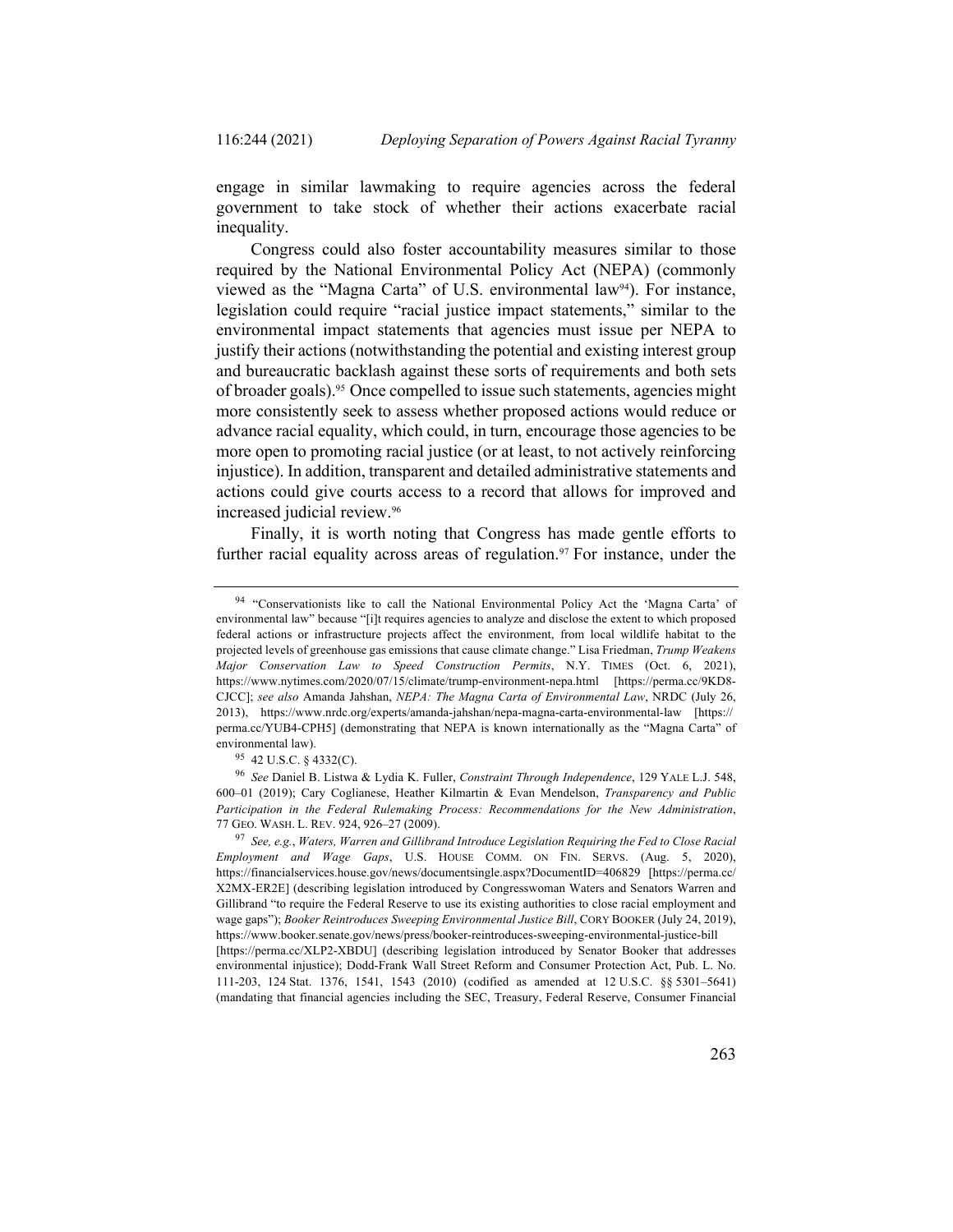Federal Advisory Committee Act (FACA), "federal advisory committees [must] be 'fairly balanced' in the viewpoints represented,"<sup>98</sup> among other provisions that foster fair and transparent committee proceedings and outcomes.99 At the very least, recent events suggest that this legislation may be employed to encourage adequate diversity and inclusion in policymaking that impacts racial justice. <sup>100</sup> More specifically, a presidential directive hampering diversity and inclusion efforts could be deemed unlawful in light of legislation mandating that agencies allow advocates seeking racial justice to be allowed a seat at the table, <sup>101</sup> which in turn suggests that such legislation furthers antityranny objectives.

Alas, the initiation of legislative efforts to improve racial parity will require progressive support under any rubric. After all, anti-racism is not yet a bipartisan value.102 For the proposals in this Section to come to fruition, mechanisms of voting and representation must allow for the election of lawmakers who implement explicitly anti-racist and racial justice policies, and courts must defer to legislative enactments burdening politically powerful groups instead of primarily to democratically enacted laws that burden politically powerless minority groups.<sup>103</sup> Even then, there remain drawbacks to legislation that depend largely on the action of private actors. 104

Protection Board, Federal Deposit Insurance Corporation, Federal Housing Finance Agency, and others "develop standards for . . . equal employment opportunity and the racial, ethnic, and gender diversity of the workforce and senior management of the agency," as well as file yearly, publicly available reports with Congress on their activities on this front).

<sup>98</sup> NAACP Legal Def. & Educ. Fund, Inc. v. Barr, 496 F. Supp. 3d 116, 122 (D.D.C. 2020) (citing 5 U.S.C. app. 2 §§ 1–16).

<sup>&</sup>lt;sup>99</sup> *Id.* (citing requirements such as "that meetings be open and publicly noticed, that a charter be prepared and filed, and that a designated federal officer be appointed to ensure compliance with FACA"). <sup>100</sup> *See supra* notes 89–94 and accompanying text.

<sup>101</sup> *See infra* notes 110–114 and accompanying text.

<sup>102</sup> *See* Michael Tesler, *Republicans and Democrats Agree on the Protests but Not Why People Are Protesting*, FIVETHIRTYEIGHT (June 17, 2020, 6:00 AM), https://fivethirtyeight.com/features/ republicans-and-democrats-increasingly-agree-on-the-protests-but-not-why-people-are-protesting

<sup>[</sup>https://perma.cc/3VHF-MTUF] (noting that less than forty percent of Republicans think there is a problem with systemic racism in America compared with close to ninety percent of Democrats**)**; Blow, *supra* note 29.

<sup>103</sup> *See* Bertrall L. Ross II, *Democracy and Renewed Distrust: Equal Protection and the Evolving Judicial Conception of Politics*, 101 CALIF. L. REV. 1565, 1609 (2013) (arguing that conservative constitutional decisions coming from the Supreme Court recently are the result of a public choice conception in which the Court presumes minorities to be too politically powerful, which has led to a judicial distrust of democratic politics).

<sup>104</sup> *See* Olatunde Johnson, *The Last Plank: Rethinking Public and Private Power to Advance Fair Housing*, 13 U. PA. J. CONST. L. 1191, 1194 (2011) (suggesting that the fact that "civil rights gains . . . powerfully depend on the ability of private groups to harness a broad range of federal powers" has contributed to the inefficacy of the Fair Housing Act's enforcement regime).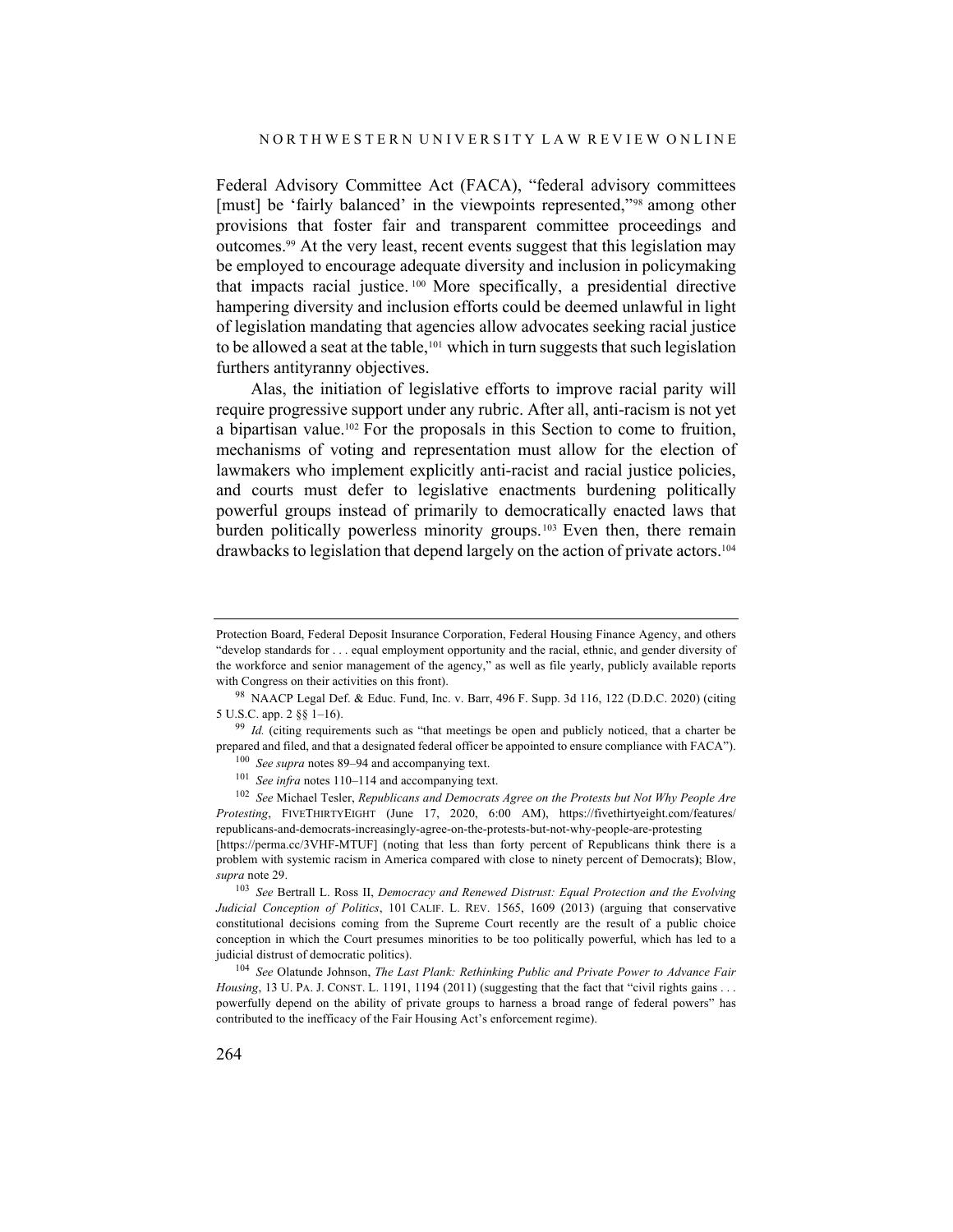Regardless, the extent to which Congress fulfills its duty to check tyranny should ideally not be reliant on partisan advocacy. Perhaps some conservatives who are otherwise resistant to "burdening" the polity by expanding individual rights under the Constitution can be convinced that the Executive poses a salient threat of tyranny. If so, this contingent might be willing to break rank with unitary executive theorists and even antiadministrativists to allow for the possibility of buttressing agencies to constrain the President (as opposed to empowering agencies to increase their regulation of the public).

## *B. Judicial Harnessing of Executive Anti-Racism*

A continuing justification for deprioritizing or opposing judicial efforts to protect minorities contends that individual rights policies are the domain of the democratically accountable legislative branch, rather than the courts<sup>105</sup> even though this perspective may have roots in racial tyranny. Indeed, the judiciary may have been kept subservient to the political branches precisely to hinder its potential to serve as a strong bulwark against racial tyranny motivated by political self-interest. <sup>106</sup> In any case, the courts have not engaged in the type of oversight required to ensure that the law is administered with an eye towards racial equality<sup>107</sup> since the mid-twentieth

<sup>105</sup> *See* Aaron Tang, *Rethinking Political Power in Judicial Review*, 106 CALIF. L. REV. 1755, 1825 (2018) (arguing that "legislative enactments burdening politically powerful groups hold a special kind of democratic and institutional pedigree that courts should take into account"); Manning, *supra* note 23, at 4–5; William N. Eskridge, Jr., *Some Effects of Identity-Based Social Movements on Constitutional Law in the Twentieth Century*, 100 MICH. L. REV. 2062, 2097 (2002). This view holds that courts may draw on constitutional equal protection law but only when the "first two lines of defense against majority faction could prove to be unavailing." Robin Charlow, *Judicial Review, Equal Protection and the Problem with Plebiscites*, 79 CORNELL L. REV. 527, 541 (1994) (explaining that "[b]ecause both the legislative and executive authorities are still answerable to the electorate, these first two lines of defense against majority faction could prove to be unavailing" and thus "when the influence of majority faction manages to slip through the first two safety nets, the more politically independent federal judiciary steps in to ensure these constitutionally 'entrenched' rights of minorities").

<sup>106</sup> *See* Blackhawk, *supra* note 16, at 1816 (explaining that "[w]ith respect to horizontal separation of powers, the growth of national power concentrated into the Congress and the Executive, leaving behind the only branch that did not follow the others out West — that is, the judiciary" and that "[a] weak federal judiciary ensured that the Court would not hold power against full-throated opposition by the political branches — especially in resolving questions of constitutional values").

<sup>107</sup> *See* Bijal Shah, *Judicial Administration*, 11 U.C. IRVINE L. REV. 1119, 1135–36 (2021) (discussing how courts shifted from a benign view of agencies after the passage of the Administrative Procedure Act into a public choice conception of agencies in the 1960s based on the view that agencies had, at that point, "failed to discharge their respective mandates to protect the interests of the public in their given fields of administration," and noting that strong judicial oversight of agencies in the 1960s and 1970s has since petered out (quoting Richard B. Stewart, *The Reformation of American Administrative Law*, 88 HARV. L. REV. 1667, 1670 (1975))); Tang, *supra* note 105, at 1765 ("[D]espite a clear opportunity to revive the political powerlessness doctrine as a tool for heightened judicial scrutiny,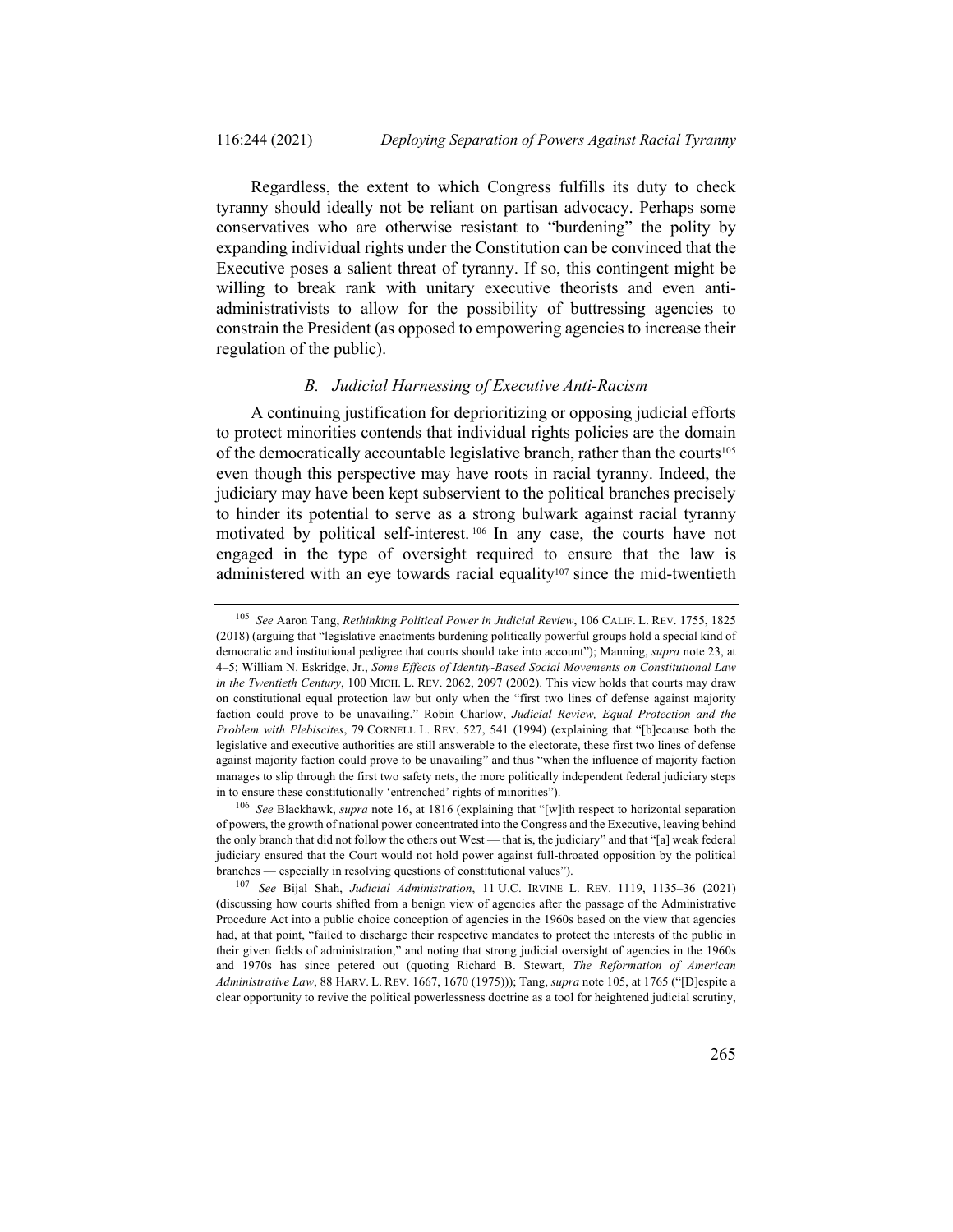century.108 If Madison's philosophy of division and balance is an exhortation to all the branches of government, the judiciary is both authorized and obligated to participate in limiting tyrannical entrenchments of power in the government. To be deployed effectively against racialized tyranny, the separation-of-powers framework must be rebalanced so that it no longer favors strengthening the political branches at the expense of the judiciary.109

To this end, the judiciary should reanimate a more controlling approach to agency oversight to center racial justice in the executive branch. The courts could assert that they are authorized by the Constitution to intervene on this front as they have in the past.110 Complementarily, judicial efforts to counteract racial tyranny could also be accomplished via robust statutory interpretation that animates agencies to engage in behavior that induces greater racial parity. As noted earlier, the NAACP Legal Defense Fund recently brought suit arguing that the President's Commission on Law Enforcement and the Administration of Justice fails to meet the requirements of FACA. <sup>111</sup> As of now, a federal court has granted summary judgment on this claim and ordered "that Commission proceedings be halted—and no work product released—until the requirements of FACA are satisfied."112 In this way, the judiciary has constrained, at least to some degree, the discretion of the President to choose not to foster an equality-based approach. More

the Court has not recognized a new suspect class since the early 1970s."); *see also* Ross, *supra* note 103, at 1565 ("A Court once active in structuring the democratic process to be inclusive of racial and other minorities, now views minority representation in the political process as essentially irrelevant."); *id.* at 1590 ("[T]he Court's equal protection jurisprudence was transformed: a doctrine reflecting greater trust of democratic institutions in their treatment of minorities replaced the earlier Courts' doctrines of distrust.").

<sup>108</sup> *See, e.g.*, Loving v. Virginia, 388 U.S. 1, 2 (1967) (holding that a Virginia statute preventing interracial marriage violated the Equal Protection and Due Process Clauses of the Fourteenth Amendment); Heart of Atlanta Motel, Inc. v. United States, 379 U.S. 241, 261 (1964) (upholding the Civil Rights Act of 1964 and its application to private businesses that affect interstate commerce); Brown v. Bd. of Educ., 347 U.S. 483, 495 (1954) (holding that segregation in public education "is a denial of the equal protection of the laws"); Shelley v. Kraemer, 334 U.S. 1, 20–21 (1948) (holding that restrictive covenants in housing based on race violated the Equal Protection Clause of the Fourteenth Amendment); Powell v. Alabama, 287 U.S. 45, 73 (1932) (overturning the conviction of the "Scottsboro Boys" and guaranteeing counsel in both federal and state courts).

<sup>109</sup> *See supra* note 106 and accompanying text.

<sup>110</sup> Shah, *supra* note 107, at 1166; *see also* Sophia Z. Lee, *Race, Sex, and Rulemaking: Administrative Constitutionalism and the Workplace, 1960 to the Present*, 96 VA. L. REV. 799, 803–04 (2010) (using the history of equal employment rulemaking to illustrate how the agency's constitutional practice was guided by courts).

<sup>111</sup> *See supra* notes 73–76 and accompanying text.

<sup>112</sup> NAACP Legal Def. & Educ. Fund, Inc. v. Barr, 496 F. Supp. 3d 116, 122 (D.D.C. 2020). More generally, the court disagrees with the government's contention that the Commission is exempt from FACA. *Id.*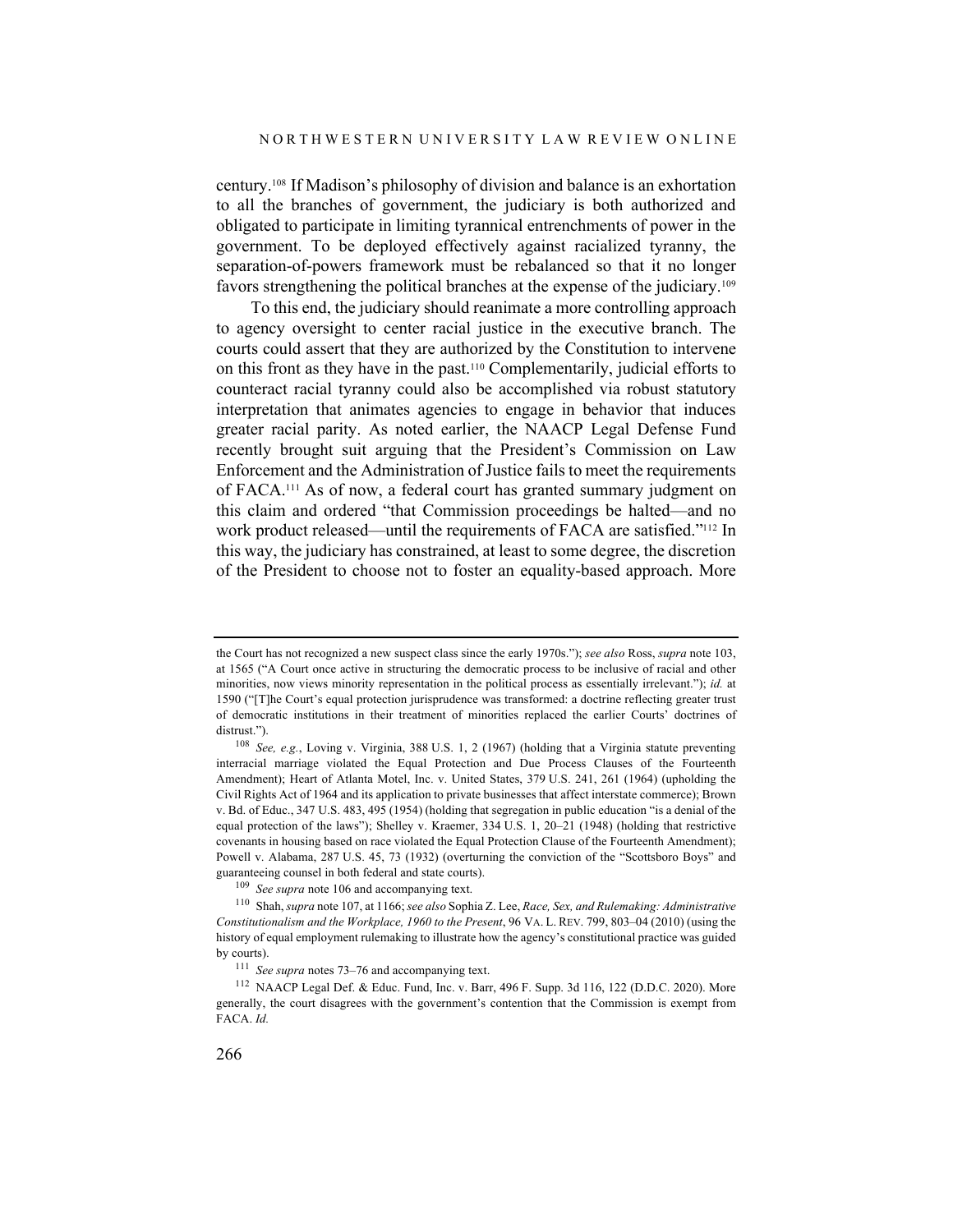legislation of the sort prescribed in Section III.A would provide fodder for the judiciary to realize this goal.

In another vein, a federal court granted in part a nationwide injunction against Trump's Executive Order 13950 which shut down several agencies' diversity initiatives. <sup>113</sup> The plaintiffs, who "provide advocacy and training to health care providers, local government agencies, local businesses, and their own employees about systemic bias, racism, anti-LGBT bias, white privilege, implicit bias, and intersectionality," brought suit "to challenge the constitutionality of Executive Order 13950, which they contend has unlawfully labeled much of their work as 'anti-American propaganda.'"114 In granting the injunction, the court reiterated that doing so is in the public interest. <sup>115</sup> Finally, scholars have implied that judicial review, under the Administrative Procedure Act for instance, could be used to check presidential racial animus.116

#### *C. Presidential Entrenchment of Internal Checks*

Thus far, this Part has argued that the bureaucracy may be galvanized against Executive actions that foster race-based tyranny by complementary legislative and judicial efforts. And yet, the presidency too has overlooked its potential to ameliorate racialized governmental dysfunction. <sup>117</sup> The President has the ability to entrench new administrative practices and shifts in agency culture, albeit slowly<sup>118</sup>—or at least, she can choose not to disable agency attempts to do so themselves<sup>119</sup>—in order to reinforce agencies as a bulwark against future wayward presidentialism. This Section suggests that instead of spouting vitriol, <sup>120</sup> neglecting to consider the diversity of

<sup>113</sup> *See supra* notes 56–64 and accompanying text.

<sup>114</sup> Santa Cruz Lesbian & Gay Cmty. Ctr. v. Trump, 508 F. Supp. 3d 521, 528 (N.D. Cal. 2020).

<sup>115</sup> *See id.* at 535 (citing Winter v. Nat. Res. Def. Council, Inc., 555 U.S. 7, 20 (2008)).

<sup>116</sup> *See* Huq, *supra* note 42; Chen, *supra* note 42; Elaine Golin, *Solving the Problem of Gender and Racial Bias in Administrative Adjudication*, 95 COLUM. L. REV. 1532, 1565 (1995).

<sup>117</sup> *See, e.g.*, James Goodwin & Amy Sinden, *Progressive Regulatory Reform Recommendations for the Biden-Harris Administration*, REGUL. REV. (Dec. 21, 2020), https://www.theregreview.org/2020/ 12/21/goodwin-sinden-progressive-regulatory-reform-recommendations-biden-harris-administration [https://perma.cc/SRZ8-ESXK] (issuing a set of progressive recommendations for the Biden-Harris

Administration, but nonetheless failing to highlight how those recommendations might improve racial justice).

<sup>118</sup> *See* Cass R. Sunstein, *Here's How Executive Orders Actually Work (Hint: Slowly)*, BLOOMBERG: QUINT (Nov. 12, 2020, 11:37 PM), https://www.bloombergquint.com/business/executive-orders-don-ttake-shape-overnight [https://perma.cc/DC9F-VC8M].

<sup>119</sup> *See* Emerson & Michaels, *supra* note 15, at 418 (arguing that empowering the federal bureaucracy could render agencies "potential counterweights if and when the White House pushes reckless initiatives").

<sup>120</sup> *See supra* notes 47–55 and accompanying text.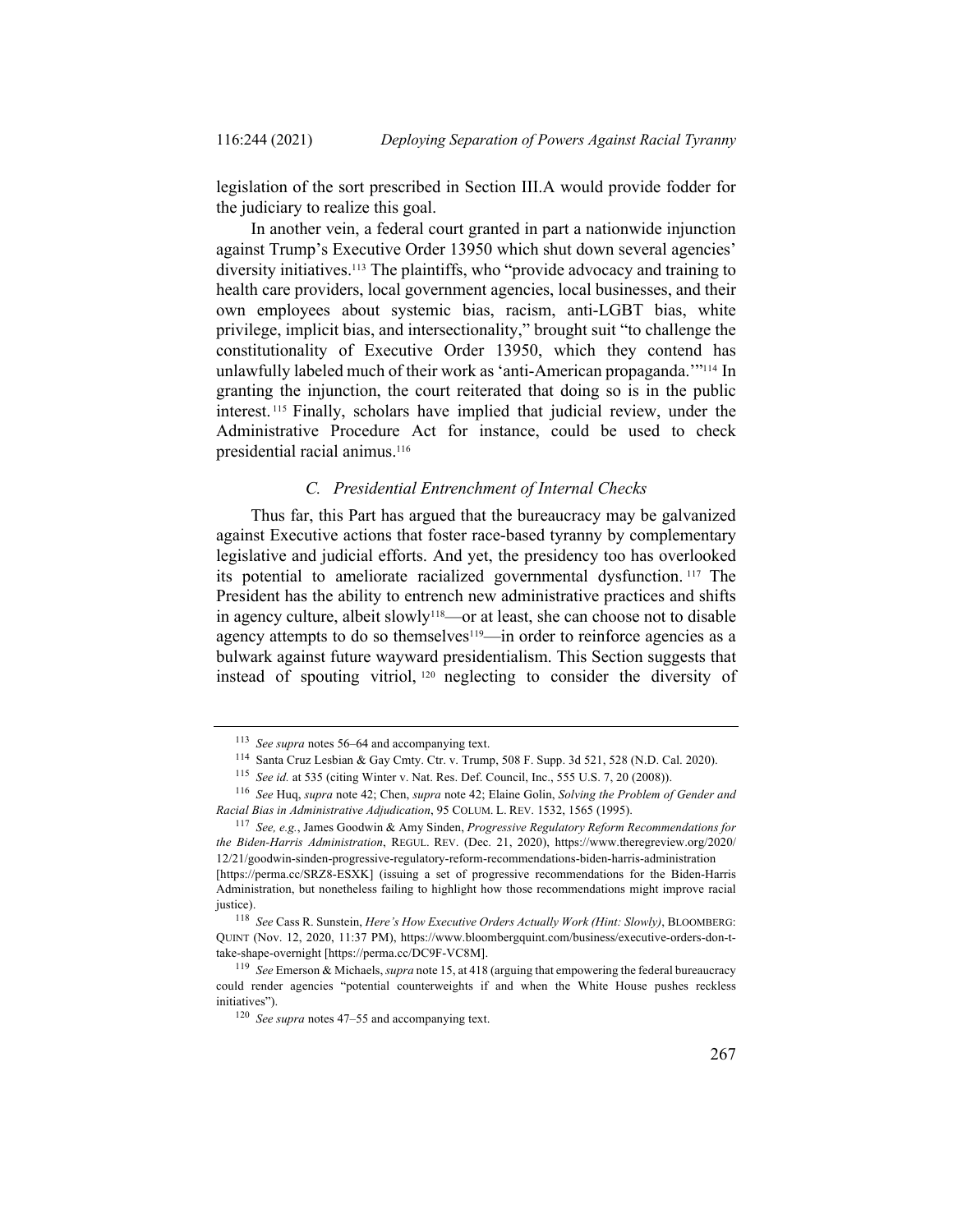perspectives required to dismantle systemic racism,<sup>121</sup> or squandering the authority to direct the Attorney General to pursue racial justice,<sup>122</sup> presidents could both discontinue and even rebuke the pursuit of administrative policies that reinforce racial tyranny. In addition, the President could proactively issue directives and make personnel decisions to tamp down racial inequity.

On the surface, this recommendation is inconsistent with the goals of the separation of powers. Empowering the President for any reason, even to reduce racial dysfunction, may appear to encourage presidential unilateralism, which is arguably the antithesis of a healthy separation of powers. However, the intention of this prescription is not to produce, permanently, a more robust concentration of presidential power. Rather, this suggestion harnesses the President's capacity to distribute and diffuse power within the executive branch away from herself<sup>123</sup> in order to enhance executive agencies' potential to act as a check against him and any future resident of the White House.

Even if presidents do not take more active measures, at the absolute minimum, presidents should refrain from employing the bully pulpit or interfering in ground-level administrative policies in a manner that exacerbates racial injustice and should also engage in rhetoric in support of racial harmony. For instance, after the change in administration this year, President Joseph Biden issued statements that explicitly pursue improved racial equality and representative diversity including by abolishing the previous President's "1776 Commission,"<sup>124</sup> condemning racist rhetoric,<sup>125</sup> and supporting greater access to fair housing <sup>126</sup> and a reduction in incarceration,<sup>127</sup> both of which could also contribute to racial justice.

<sup>121</sup> *See supra* notes 56–64 and accompanying text.

<sup>122</sup> *See supra* notes 66–77 and accompanying text.

<sup>123</sup> *See* Emerson & Michaels, *supra* note 15, at 422 (advocating for a move from presidential administration to "civic administration").

<sup>124</sup> Executive Order on Advancing Racial Equity and Support for Underserved Communities Through the Federal Government, Exec. Order No. 13,985, 86 Fed. Reg. 7,009 (Jan. 25, 2021), https://www.govinfo.gov/content/pkg/FR-2021-01-25/pdf/2021-01753.pdf [https://perma.cc/E3VM-2G8F].

<sup>&</sup>lt;sup>125</sup> Memorandum on Condemning and Combating Racism, Xenophobia, and Intolerance Against Asian Americans and Pacific Islanders in the United States, 86 Fed. Reg. 7,485 (Jan. 29, 2021), https://www.govinfo.gov/content/pkg/FR-2021-01-29/pdf/2021-02073.pdf [https://perma.cc/CP94- 4YAS].

<sup>126</sup> Memorandum on Redressing Our Nation's and the Federal Government's History of Discriminatory Housing Practices and Policies, 86 Fed. Reg. 7,487 (Jan. 29, 2021), https://www.govinfo.gov/content/pkg/FR-2021-01-29/pdf/2021-02074.pdf [https://perma.cc/H2EY-68R3].

<sup>&</sup>lt;sup>127</sup> Executive Order on Reforming Our Incarceration System to Eliminate the Use of Privately Operated Criminal Detention Facilities, Exec. Order No. 14,006, 86 Fed. Reg. 7,483 (Jan. 29, 2021),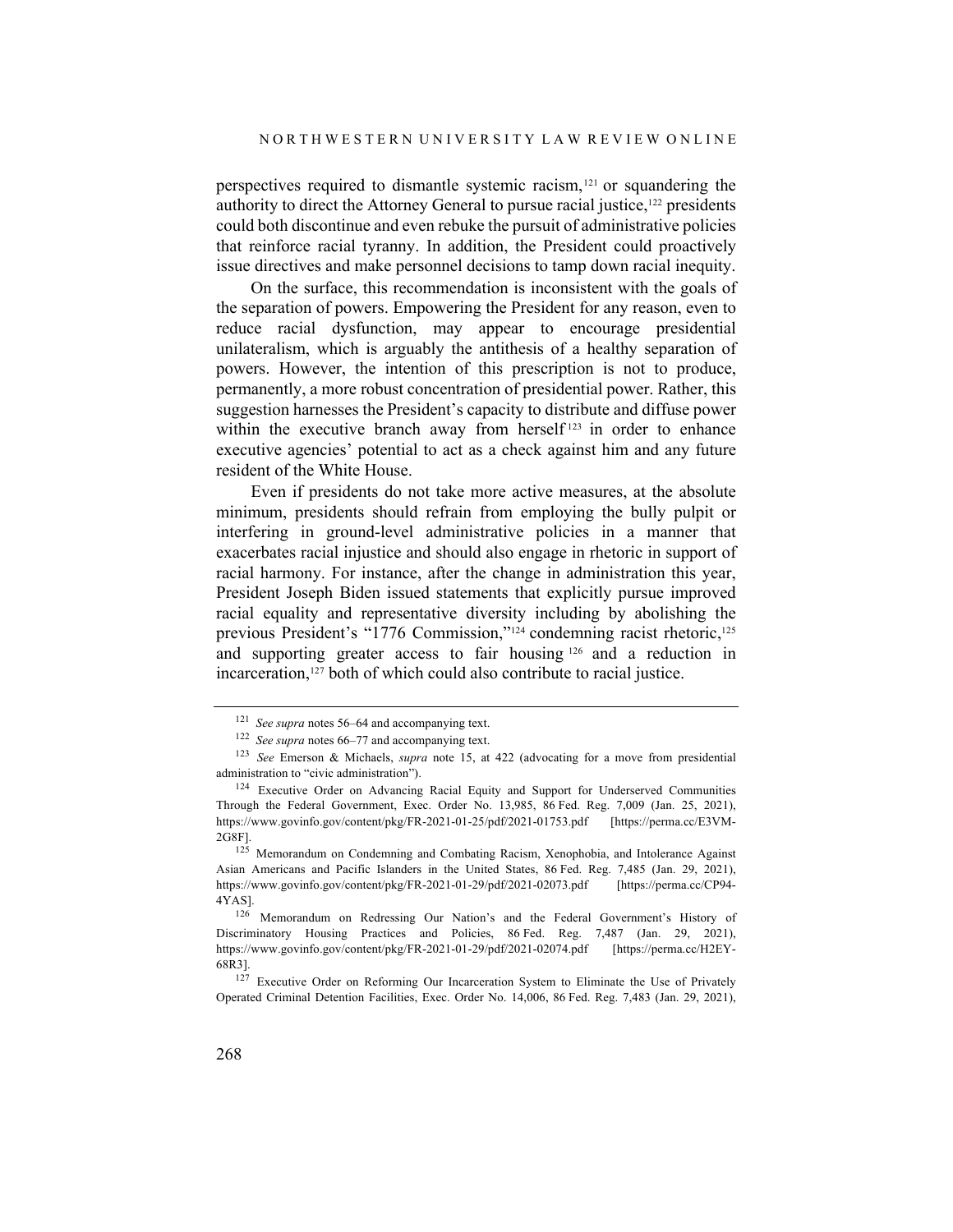This type of speech, similar to the language employed by previous presidents,128 is a "decent but limited start."129 The White House could go further to entrench a changed administrative approach by directing administrative coordination, regulatory action, guidance, prioritized enforcement of the law, or through other policies.<sup>130</sup> By employing these capacities, the President could lead the effort to foster a "new administrative state . . . dependent on regulatory agencies and public administrators who are anti-racists and who seek to create and promote a fair, just, and equitable approach to public administration to safeguard those who have traditionally been seen as the least of these within our society."131 Examples include lifting the Trump administration's restrictions on consent decrees<sup>132</sup> (court-ordered agreements between local law enforcement departments and the Department

<sup>129</sup> *Morning Edition: Unpacking Biden's Executive Orders Advancing Racial Equity and Tribal Sovereignty*, (NPR radio broadcast Jan. 29, 2021), (transcript available at https://www.npr.org/2021/01/29/961969970/unpacking-bidens-executive-orders-advancing-racialequity-and-tribal-sovereignty [https://perma.cc/9MJA-J2X9]); *see* Aamer Madhani, *Biden Orders Justice Dept. to End Use of Private Prisons*, AP NEWS (Jan. 26, 2021), https://apnews.com/article/joe-bidenrace-and-ethnicity-prisons-coronavirus-pandemic-c8c246f00695f37ef2afb1dd3a5f115e

[https://perma.cc/8HYT-LGVG] (noting statement by the director of the American Civil Liberties Union's National Prison Project that the executive order ending the use of private prisons "is an important first step toward acknowledging the harm that has been caused and taking actions to repair it, but President Biden has an obligation to do more, especially given his history and promises").

<sup>130</sup> *See* Revesz, *supra* note 13, at 1556–66 (noting that the President has significant powers to centralize, spend, and coordinate).

<sup>131</sup> *See* Williams & Williams, *supra* note 29.

<sup>132</sup> Katie Benner, *Justice Dept. Restores Use of Consent Decrees for Police Abuses*, N.Y. TIMES (Apr. 16, 2021), https://www.nytimes.com/2021/04/16/us/politics/justice-department-consent-decrees .html [https://perma.cc/4U9S-QHYW]; *see also* Brakkton Booker & Josh Gerstein, *How Biden's Justice Department Is Trying to Root out Racist Policing*, POLITICO (May 25, 2021, 3:45 PM), https://www.politico.com/news/2021/05/25/biden-justice-department-policing-george-floyd-490452 [https://perma.cc/9KSZ-8VMD].

https://www.govinfo.gov/content/pkg/FR-2021-01-29/pdf/2021-02070.pdf [https://perma.cc/5VMW-YPZ6].

<sup>128</sup> *See, e.g.*, Executive Order to Prohibit Discrimination in Federal Employment Based on Genetic Information, Exec. Order No. 13,145, 65 Fed. Reg. 6,877 (Feb. 10, 2000) (prohibiting employment discrimination by President Clinton), https://www.govinfo.gov/content/pkg/FR-2000-02-10/pdf/00- 3331.pdf [https://perma.cc/GDH9-WQDE]; Executive Order on Equal Employment Opportunity, Exec. Order No. 11,246, 30 Fed. Reg. 12,319 (Sept. 28, 1965), https://archives.federalregister.gov/ issue\_slice/1965/9/28/12315-12325.pdf#page=5 [https://perma.cc/3CMG-F7N3] (initiating affirmative action by President Johnson); Executive Order Establishing the President's Committee on Equality of Treatment and Opportunity in the Armed Services, Exec. Order No. 9,981, 13 Fed. Reg. 4,313 (July 28, 1948) (desegregating military by President Truman).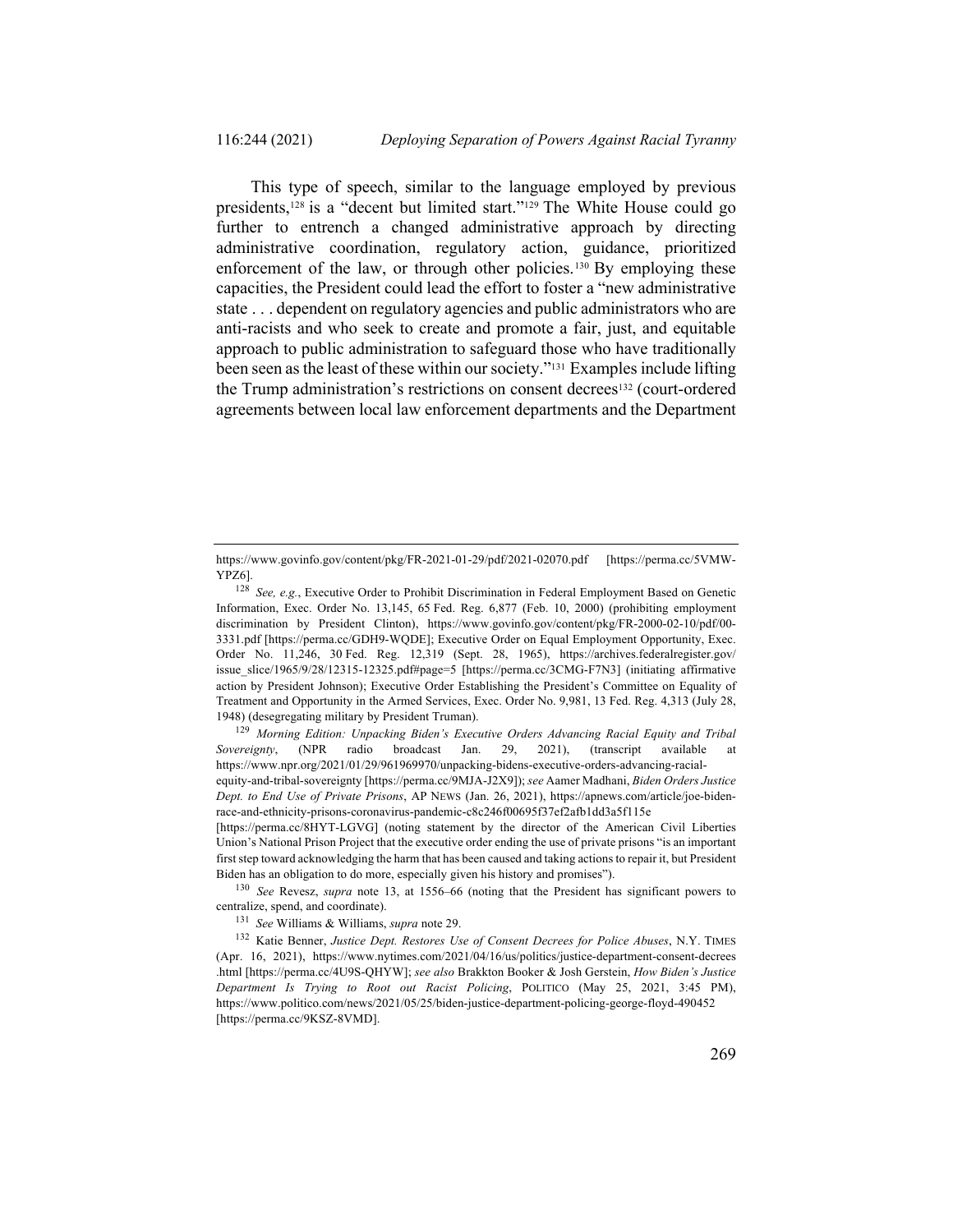of Justice to improve police practices)133 and reestablishing two fair housing regulations that were previously gutted.134

One way in which the President could lead agencies to stand against racial tyranny by entrenching change is via directives. However, presidential directives can suffer from a lack of durability. <sup>135</sup> For this reason, centralization does not foster change, let alone serve to diffuse power in the long term, unless it engenders shifts in agency culture<sup>136</sup> and fosters nuance at the level of execution. <sup>137</sup> Only then are agencies able to produce and nurture consistent improvement from presidency to presidency.138

Scholars argue that any institutional efforts to improve distributional consequences would benefit from measures similar to those that have proliferated cost–benefit analysis in the administrative state. <sup>139</sup> For instance, Richard Revesz suggests that executive directives backed an institution such as "the now powerful Office of Information and Regulatory Affairs" (OIRA), which is part of the OMB, could improve distributional consequences by leveraging a cost–benefit analysis framework.140 Relatedly, Cass Sunstein, perhaps the most celebrated administrator of OIRA, admits that cost–benefit analysis could focus more on welfare and distributional benefits.141 Indeed, OIRA, or another White House-level office with the same

<sup>133</sup> Memorandum from Jeff Sessions, U.S. Att'y Gen., DOJ, to Heads of Civil Litigating Components and United States Attorneys (Nov. 7, 2018), https://www.justice.gov/opa/press-release/file/1109621/ download [https://perma.cc/8VMY-7F5X].

<sup>134</sup> Kriston Capps, *Trump Scrapped Two Fair Housing Rules; Biden Is Bringing Them Back*, BLOOMBERG: CITYLAB (Apr. 13, 2021, 11:21 AM), https://www.bloomberg.com/news/articles/2021-04- 13/biden-to-restore-two-obama-era-fair-housing-rules [https://perma.cc/A73Y-Y6RU].

<sup>135</sup> Mashaw & Berke, *supra* note 47, at 608.

<sup>136</sup> Bijal Shah, *Investigating a Unitary Executive Model of Immigration*, BALKINIZATION (Dec. 4, 2020), https://balkin.blogspot.com/2020/12/investigating-unitary-executive-model.html [https://perma. cc/PV52-5VMY].

<sup>137</sup> *See* Peter Shane, *Shaping Administrative Process and Metrics of Ambition*, REGUL. REV. (Mar. 30, 2021), https://www.theregreview.org/2021/03/30/shane-shaping-administrative-process-metricsambition [https://perma.cc/UV38-VB2S].

<sup>138</sup> *Id.*

<sup>139</sup> *See, e.g.*, Revesz, *supra* note 13, at 1499–50 (contrasting President Clinton's highly influential executive order requiring all significant federal rules be justified on cost–benefit grounds to less impactful executive orders on environmental justice and federalism); Stuart Shapiro, *Regulatory Analysis Needs to Catch Up on Distribution*, REGUL. REV. (Feb 15, 2021), https://www.theregreview.org/2021/02/15/ shapiro-regulatory-analysis-needs-distribution/ [https://perma.cc/8FPV-4WNG] (arguing for a more nuanced approach to regulations while recognizing the benefits of a cost–benefit-based approach).

<sup>140</sup> *See* Revesz, *supra* note 13, at 1499; *see also* Richard L. Revesz, *A New Era for Regulatory Review*, REGUL. REV. (Feb. 16, 2021), https://www.theregreview.org/2021/02/16/revesz-new-eraregulatory-review/ [https://perma.cc/45ZM-WRDL] (advocating for OIRA to "be seen as an integral part of the [Biden] Administration's justice and equity mission").

<sup>141</sup> Cass R. Sunstein, *Some Costs & Benefits of Cost-Benefit Analysis*, 150 DAEDALUS 208, 217 (2021).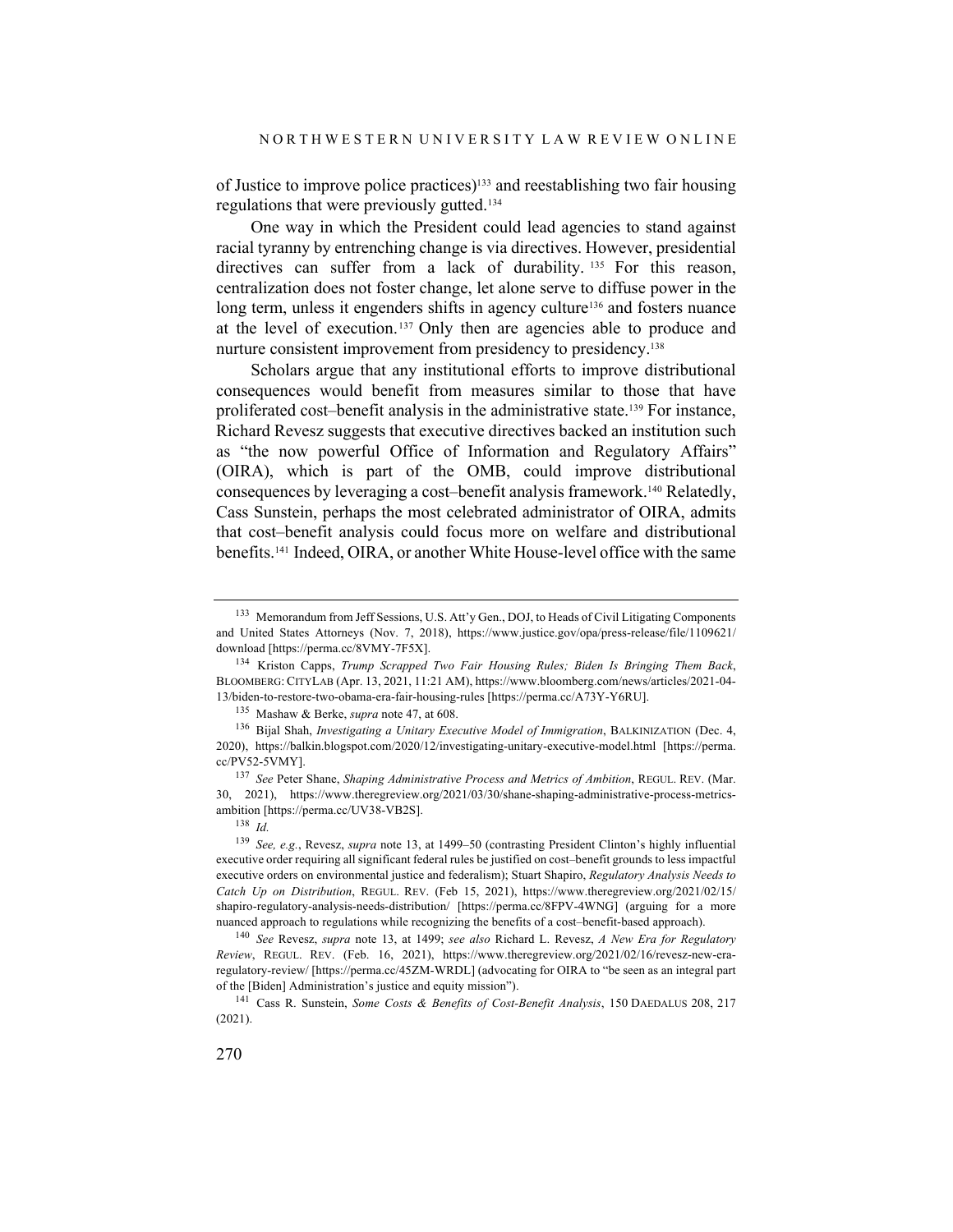level of clout, could create incentives for and consistency across administrative efforts—and across presidencies—to enact executive directives that require prioritizing racial justice and equality. Offices within agencies, such as offices of civil rights (currently both ubiquitous <sup>142</sup> and somewhat toothless) or newly created institutions, could be harnessed to encourage agencies on a more individualized basis to implement both presidential *and* legislative mandates to oust and prevent racialized tyranny. With the valuable backing of an OIRA-like agency, presidents could centralize, regularize, and entrench administrative efforts to reduce racial inequality, and in this way, defend against the racist impulses of future presidents.

Executive directives harnessing a central executive institution to entrench other regulatory goals serve as examples for similar efforts to reduce racial tyranny. Last year, former President Trump issued an Executive Order directing the "heads of all agencies" to address the COVID-19 pandemic as an "economic emergency by rescinding, modifying, waiving, or providing exemptions from regulations and other requirements that may inhibit economic recovery," particularly as those requirements impact small business.143 A subsequent memorandum issued by OIRA provides guidance that applies to a wide variety of executive branch agencies144 including "the Food and Drug Administration, the Securities and Exchange Commission ('SEC'), the Federal Trade Commission, and agencies within the Department of Justice ('DOJ'), among many others."145 President Biden has embarked on a similar initiative to confront the climate change crisis and created a "Special Presidential Envoy" to manage this monumental challenge.146

Presidents could issue similar extensive guidance requiring agencies across the government to engage in best practices to improve regulatory

<sup>142</sup> *See Civil Rights Offices of Federal Agencies*, DOJ, https://www.justice.gov/crt/fcs/Agency-OCR-Offices [https://perma.cc/899K-C7TS] (listing an office of civil rights within almost all federal agencies).

<sup>&</sup>lt;sup>143</sup> Executive Order on Regulatory Relief to Support Economic Recovery, Exec. Order No. 13,924, 85 Fed. Reg. 31,353, 31,353 (May 22, 2020), https://www.govinfo.gov/content/pkg/FR-2020-05-22/pdf/ 2020-11301.pdf [https://perma.cc/R3SZ-KRGC].

<sup>144</sup> Memorandum from Paul J. Ray, Adm'r, Off. of Info. & Regul. Affs., to Deputy Secretaries of Executive Departments and Agencies (Aug. 31, 2020), https://www.whitehouse.gov/wp-content/uploads/ 2020/08/M-20-31.pdf [https://perma.cc/L47Z-VB9B] [hereinafter Memorandum from Paul J. Ray to Deputy Secretaries].

<sup>145</sup> Gregory A. Brower & Carrie E. Johnson, *OMB Guidance on Federal Enforcement Actions Reflects Respect for Civil Liberties*, WASH. LEGAL FOUND. (Oct. 15, 2020), https://www.wlf.org/ 2020/10/15/publishing/omb-guidance-on-federal-enforcement-actions-reflects-respect-for-civil-liberties [https://perma.cc/3WRF-JAG8].

<sup>146</sup> *See* Executive Order on Tackling the Climate Crisis at Home and Abroad, Exec. Order No. 14,008, 86 Fed. Reg. 7,619 (Feb. 1, 2021), https://www.govinfo.gov/content/pkg/FR-2021-02-01/pdf/ 2021-02177.pdf [https://perma.cc/F24T-28ZM].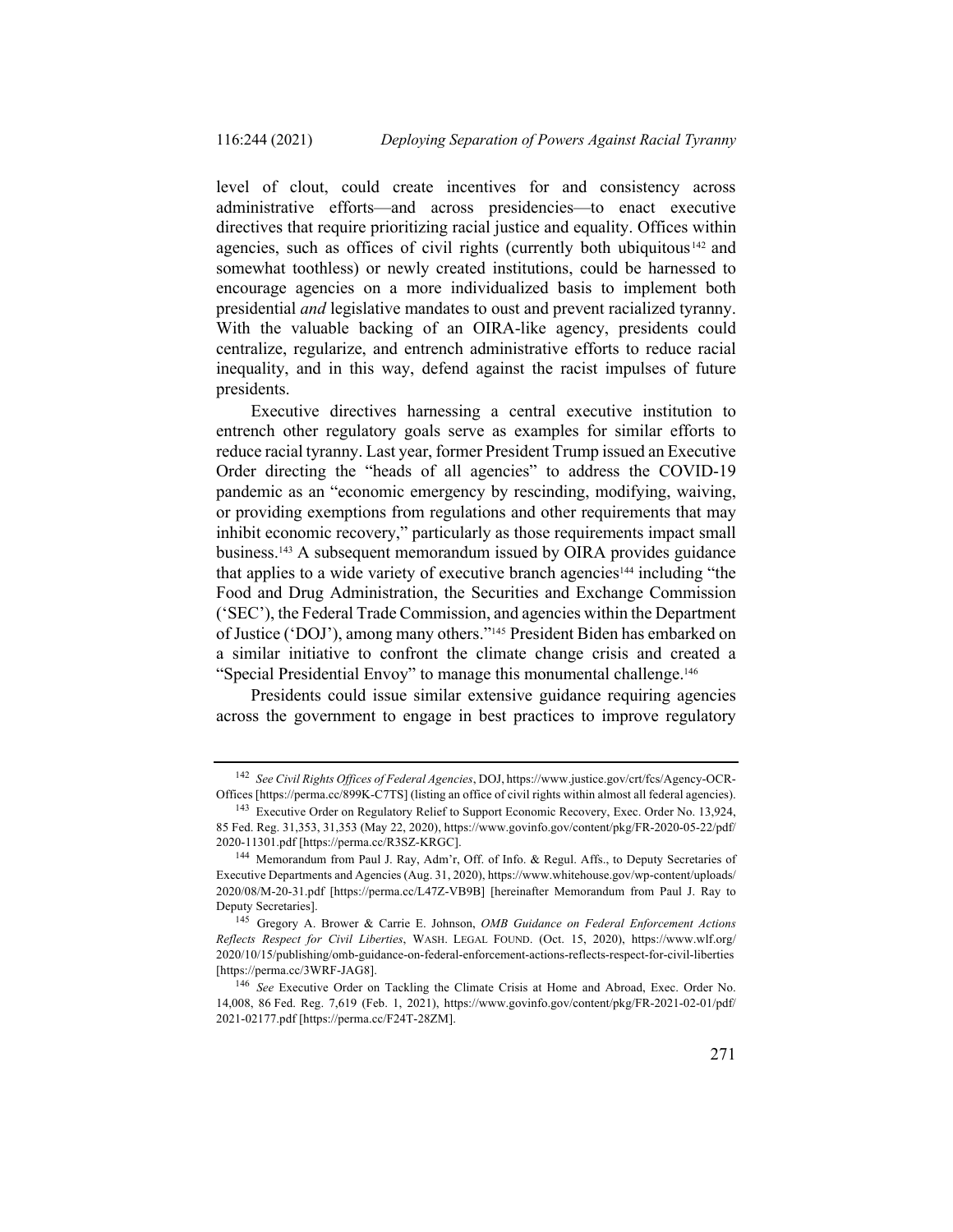outcomes for racial minorities. The OIRA COVID-19 memorandum even offers a fair bit of language that could be repurposed in support of fairer and more equitable outcomes for minorities who face administrative action. For example, such guidance could require agencies to "read[] genuine statutory or regulatory ambiguities related to administrative violations and penalties in favor" of outcomes that privilege the equal protection of and access to justice for racial minorities.<sup>147</sup> It could also require that "[a]dministrative enforcement . . . be prompt and fair," that agencies "make the public aware of the conditions in which investigations and enforcement actions will be brought and provide the public with information on the penalties sought for common infractions," and that "[a]ll rules of evidence and procedure . . . be public, clear, and effective"148 to ensure accessibility and racial parity. The OIRA COVID-19 memo also includes provisions that concern independent, fair, and transparent administrative adjudication that could be applied for these purposes as well. <sup>149</sup> Ultimately, the mandate that "[a]dministrative enforcement should be free of improper Government coercion [and] [r]etaliatory or punitive motives"150 and that "[a]gencies must be accountable for their administrative enforcement decisions"<sup>151</sup> could be adopted to constrain the exercise of administrative discretion that leads to systemic racial inequality.

Finally, the President could appoint policymakers that encourage the proliferation of civil servants with an interest in furthering anti-racist administrative policies. At least one previous President has abused this power. <sup>152</sup> Moving forward, however, presidents might install political leaders and experts with an interest in improving environmental justice in the Environmental Protection Agency; <sup>153</sup> with an interest in improving

<sup>147</sup> Memorandum from Paul J. Ray to Deputy Secretaries, *supra* note 144, at 2–3.

<sup>148</sup> *Id.* at 2–4.

<sup>149</sup> *See id.* at 2–5.

<sup>150</sup> *Id.* at 4.

 $151$  *Id.* at 5.

<sup>152</sup> *See* Bijal Shah, *Civil Servant Alarm*, 94 CHI.-KENT L. REV. 627, 639–42 (2019) (noting that Trump battered civil servants who opposed Trump's travel ban despite the opposition being lawful); *id.* at 643–45 (noting political retaliation against immigration judges under the Trump Administration); Eric Lichtblau, *Report Faults Aides in Hiring at Justice Dept.*, N.Y. TIMES (July 29, 2008), https://www.nytimes.com/2008/07/29/washington/29justice.html [https://perma.cc/BB6F-B9XK] (noting that President George W. Bush installed partisanship in DOJ); *see also* Matthews, *supra* note 50 (explaining that President Wilson allowed his cabinet secretaries to segregate their departments, fired fifteen of seventeen Black supervisors in the federal service, and required photographs on federal job applications).

<sup>153</sup> Tyler Pager, Zack Colman & Alex Guillén, *Biden to Tap North Carolina Environmental Regulator Regan to Head EPA*, POLITICO (Dec. 17, 2020, 1:35 PM), https://www.politico.com/news/ 2020/12/17/epa-administrator-michael-regan-447747 [https://perma.cc/8V86-ULAE] (explaining that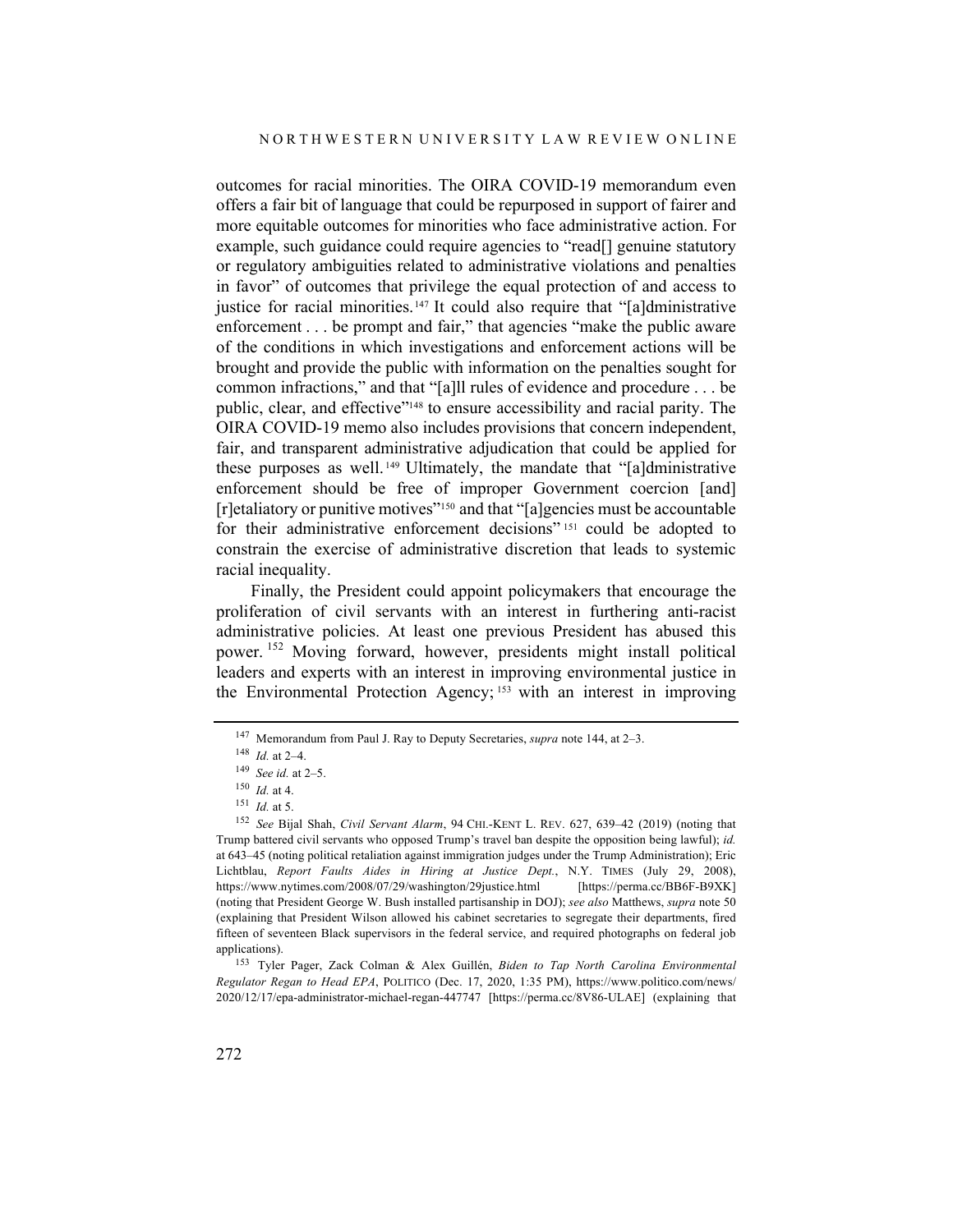access to adequate healthcare across many areas of need (such as for Black pregnant women<sup>154</sup>) in the Department of Health and Human Services;<sup>155</sup> and others in the Social Security Administration, <sup>156</sup> the Departments of Education, <sup>157</sup> Housing, <sup>158</sup> Labor, <sup>159</sup> Agriculture, <sup>160</sup> and the Interior <sup>161</sup> that have an interest in deploying bureaucratic expertise to solve the core problems of systemic racism.

#### **CONCLUSION**

This Essay seeks to ground the separation of powers framework in the realities of racial hierarchy and injustice in order to more effectively allow

<sup>155</sup> *Cf.* Sheryl Gay Stolberg & Michael D. Shear, *Biden Picks Xavier Becerra to Lead Health and Human Services*, N.Y. TIMES (Mar. 18, 2021), https://www.nytimes.com/2020/12/06/us/politics/xavierbecerra-hhs-health-secretary.html [https://perma.cc/83KC-AFD6] (explaining that the proposed head of HHS has been an "outspoken advocate of improved health care access"); Patti Neighmond, *Senate Democrats Call on Congress to Fix Racial Disparities in Health Care*, NPR (Oct. 1, 2020, 11:49 AM), https://www.npr.org/sections/health-shots/2020/10/01/919063734/senate-democrats-call-on-congressto-fix-racial-disparities-in-health-care [https://perma.cc/7FSG-52KV] (explaining that Senate Democrats are concerned that COVID-19 has served as an "appalling reminder of the deep inequities" in health care across racial lines).

<sup>156</sup> *Cf.* Zach Parolin, *Welfare Money Is Paying for a Lot of Things Besides Welfare*, ATLANTIC (June 13, 2019), https://www.theatlantic.com/ideas/archive/2019/06/through-welfare-states-are-wideningracial-divide/591559 [https://perma.cc/73DE-S564] (noting disparities in access to welfare benefits—for instance, that a Black family in poverty is more likely than a white family to receive information or advice on family planning in place of direct cash payments).

<sup>157</sup> *Cf.* Kenneth Shores, Ha Eun Kim & Mela Still, *Categorical Inequalities Between Black and White Students Are Common in US Schools—But They Don't Have to Be*, BROOKINGS (Feb. 21, 2020), https://www.brookings.edu/blog/brown-center-chalkboard/2020/02/21/categorical-inequalitiesbetween-black-and-white-students-are-common-in-us-schools-but-they-dont-have-to-be [https://perma. cc/R3PV-PQM4].

<sup>158</sup> *Cf.* Elliott Davis, *How the U.S. Government Promoted Housing Segregation in America's Cities*, U.S. NEWS (Aug. 17, 2020), https://www.usnews.com/news/cities/articles/2020-08-17/how-the-usgovernment-promoted-housing-segregation-in-us-cities [https://perma.cc/M7X2-V38K] (discussing practices that led to racial disparities in housing today with *The Color of Law* author Richard Rothstein).

<sup>159</sup> *Cf.* Patricia Cohen & Ben Casselman, *Minority Workers Who Lagged in a Boom Are Hit Hard in a Bust*, N.Y. TIMES (June 6, 2020), https://www.nytimes.com/2020/06/06/business/economy/jobs-reportminorities.html [https://perma.cc/X9CT-ASMC] (noting that "Black Americans have always had a more difficult time in the job market" and the COVID-19 pandemic has exacerbated those inequities).

<sup>160</sup> *See* Sarah Krakoff, *Equity and Justice Should Begin at Home*, CPRBLOG (Apr. 6, 2021), http://progressivereform.org/cpr-blog/equity-and-justice-should-begin-home [https://perma.cc/6XW6- AFE7] (discussing Secretary of Agriculture Tom Vilsack's commitment to "root out generations of systemic racism" by addressing "discrimination in all its forms across USDA agencies").

<sup>161</sup> *See id.* (arguing that equity must be modeled by changes within the Department of Interior first).

President Biden's nominee for Administrator of the Environmental Protection Agency will be sensitive to issues of how climate change impacts minority and poor communities).

<sup>154</sup> *Cf.* Amy Roeder, *America Is Failing Its Black Mothers*, HARV. PUB. HEALTH (2019), https://www.hsph.harvard.edu/magazine/magazine\_article/america-is-failing-its-black-mothers [https://perma.cc/28Y2-J2DH] (noting disparities in maternal health faced by Black women and women living in poverty globally).